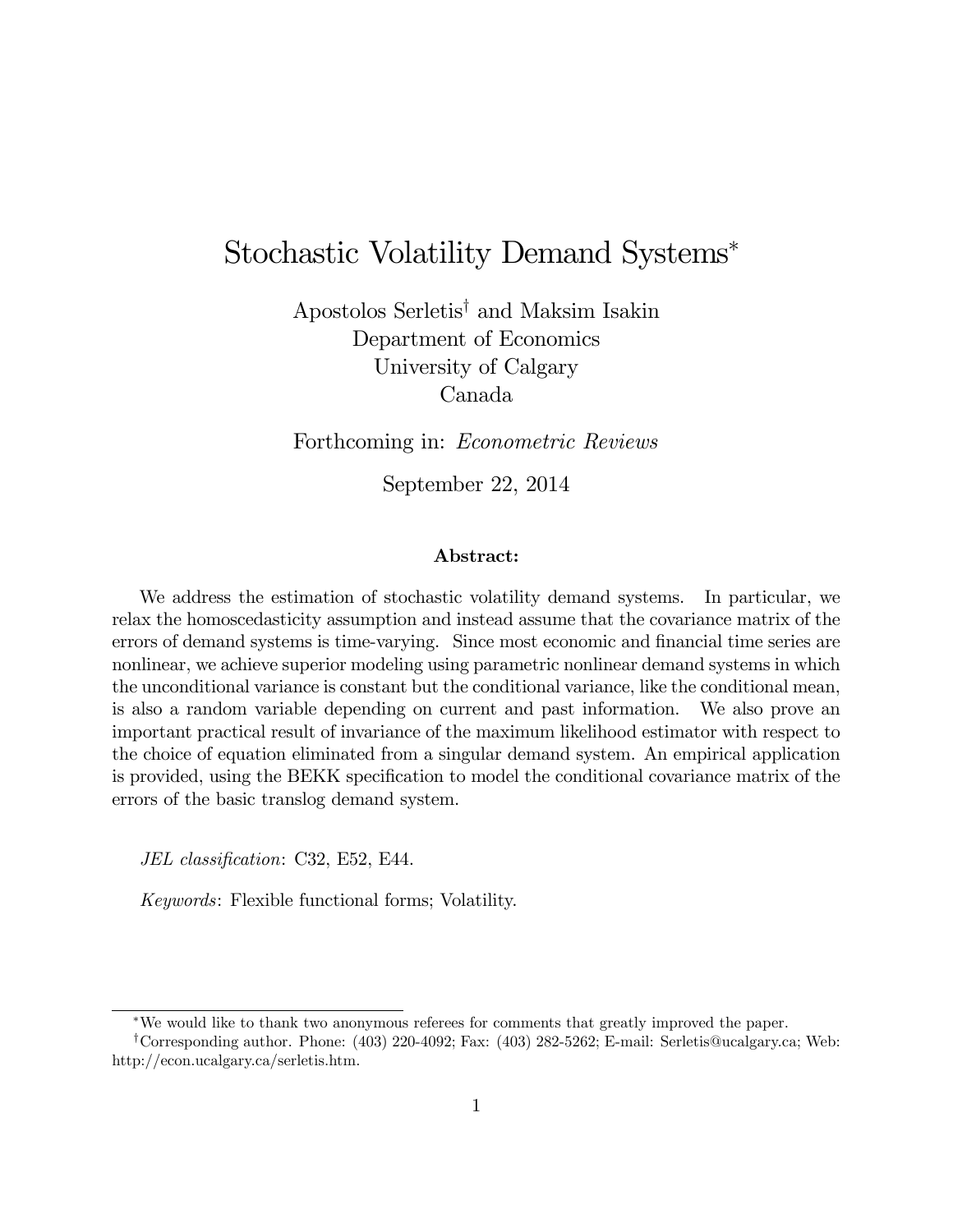## 1 Introduction

The measurement of consumer preferences and the estimation of demand systems has been one of the most interesting and rapidly expanding areas of recent research. Following Diewert's (1971) influential paper, a large part of the empirical demand literature has taken the approach of using a flexible functional form for the underlying aggregator function. Flexible functional forms have revolutionized microeconometrics, by providing access to all neoclassical microeconomic theory in econometric applications. They include the locally flexible generalized Leontief of Diewert  $(1971)$ , translog of Christensen *et al.*  $(1975)$ , Almost Ideal Demand System (AIDS) of Deaton and Muellbauer (1980), Quadratic AIDS (QUAIDS) of Banks et al. (1997), Mináex Laurent (ML) model of Barnett (1983), Normalized Quadratic  $(NQ)$  of Diewert and Wales (1988), exact affine Stone index (EASI) implicit Marshallian demand system recently introduced by Lewbel and Pendakur (2010), and the globally flexible Fourier functional form of Gallant (1981) and Asymptotically Ideal Model (AIM) of Barnett and Jonas (1983) and Barnett and Yue (1988). See Lewbel (1997) and Barnett and Serletis (2008) for an up-to-date survey of the state-of-the art in consumer demand analysis.

In recent years, economists and finance theorists have also been creating new models in which stochastic variables are assumed to have a time-dependent variance (and are called ëheteroscedasticí, as opposed to ëhomoscedasticí). In fact, recent leading-edge research in Önancial econometrics has applied the autoregressive conditional heteroscedasticity (ARCH) model, developed by Engle (1982), to estimate time-varying variances in commodity prices. Other models include Bollerslevís (1986) generalized ARCH (GARCH) model and Nelsonís (1991) exponential GARCH (EGARCH) model. The univariate volatility models have also been generalized to the multivariate case. The multivariate models are similar to the univariate ones, except that they also specify equations of how the conditional covariances and correlations move over time. See Bauwens *et al.*  $(2006)$  and Silvennoinen and Teräsvirta (2011) for surveys of this literature.

In this paper we merge the empirical demand systems literature with the recent financial econometrics literature. Our primary interest lies in the estimation of stochastic volatility demand systems. In particular, we relax the homoscedasticity assumption and instead assume that the covariance matrix of the errors of demand systems is time-varying. Since most economic and financial time series are nonlinear and time-varying, we expect to achieve superior modeling using parametric nonlinear demand systems in which the unconditional variance is constant but the conditional variance, like the conditional mean, is also a random variable depending on current and past information.

Although most of the applications in the literature on consumer demand systems use cross sections (or a set of pooled cross sections), there is increasing interest in the methods dealing with time series data. For example, Lewbel and  $N<sub>g</sub>$  (2005) propose a modification of the translog demand system that can be applied in the presence of nonstationary prices with possibly nonstationary errors. The focus of our paper is on the estimation of demand sys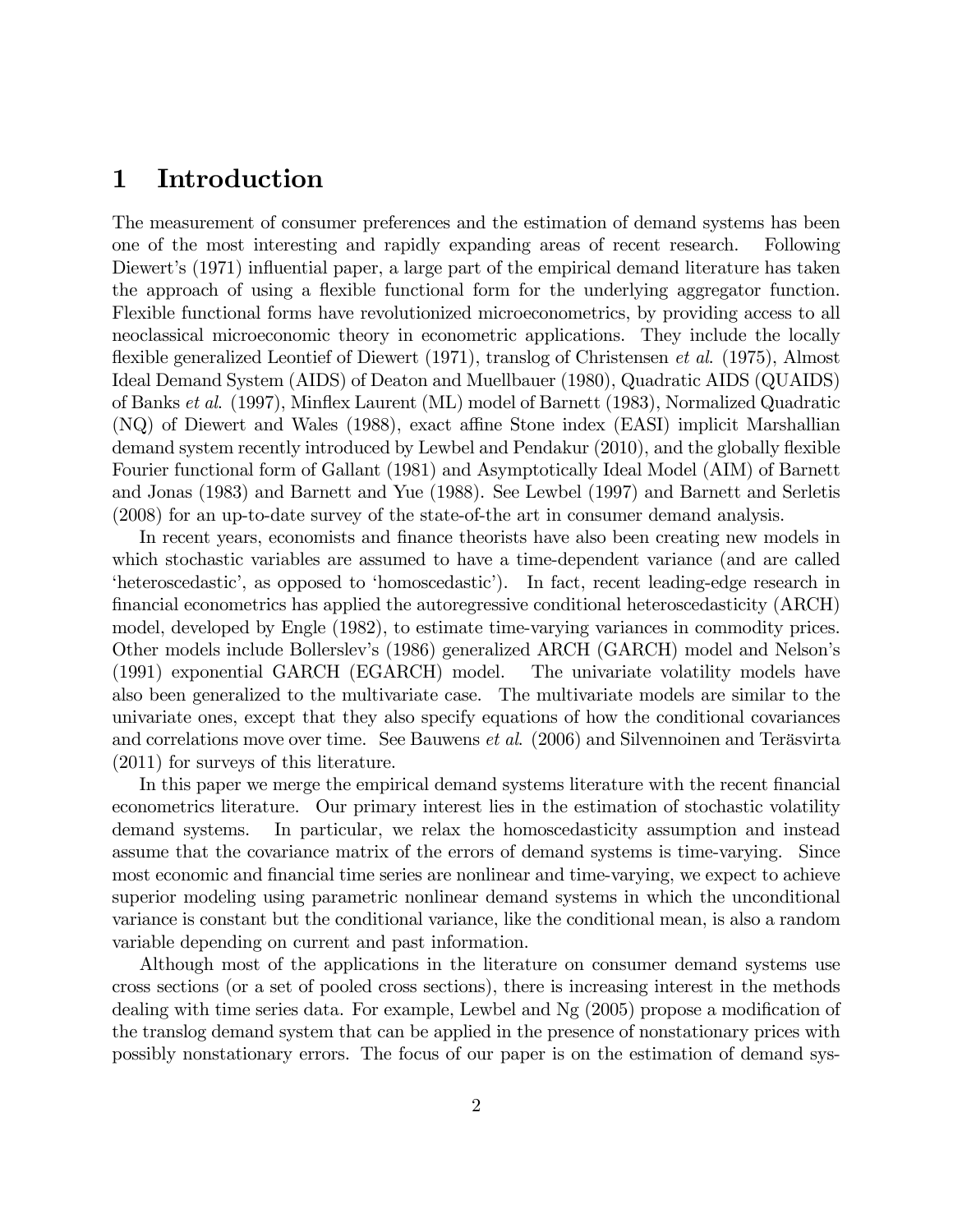tems with explicit account for intertemporal structure of (unobserved) error term volatility. In particular, we analyze the simultaneous estimation of a demand system and a GARCH specification for the error term using time series data. While empirical models often reveal heteroscedasticity, the sources of the volatility dynamics might be different. For example, the intertemporal structure of volatility might be a result of the aggregation of heterogeneous preferences. Granger (1980) shows how the aggregation of simple dynamic preferences might lead to complicated long-memory processes. At the same time, the current cross section demand literature focuses on dealing with unobserved heterogeneity  $\sim$  see, for example, Hoderlein (2011), Blundell, Kristensen and Matzkin (2013) and Hoderlein and Stoye (2014). In some functional (Gorman) forms aggregable in income, like the AIDS, unobserved heterogeneity might also result in heteroscedastic error terms [see Lewbel (2001)], albeit this type of heteroscedasticity is beyond the scope of our paper.

The paper is organized as follows. Section 2 briefly reviews the neoclassical theory of consumer choice whereas Section 3 provides a discussion of stochastic volatility demand systems. Section 4 considers a model based on the Baba, Engle, Kraft, and Kroner (BEKK) representation [see Engle and Kroner (1995)] for the conditional covariance matrix of the basic translog demand system. Section 5 provides an empirical application of this model using monthly data on monetary asset quantities and their user costs recently produced by Barnett et al. (2013) and maintained within the Center of Financial Stability (CFS) program Advances in Monetary and Financial Measurement (AMFM). The final section concludes.

### 2 Neoclassical Demand Theory

Consider n consumption goods that can be selected by a consuming household. The household's problem is

$$
\max_{\bm{x}} u(\bm{x})
$$
 subject to  $\bm{p}'\bm{x} = y$ 

where  $x$  is the  $n \times 1$  vector of goods;  $p$  is the corresponding vector of prices; and y is the household's total expenditure on goods (often just called 'nominal income' in this literature). The solution of the first-order conditions for utility maximization are the Marshallian ordinary demand functions,

$$
\boldsymbol{x} = \boldsymbol{x}(\boldsymbol{p},y).
$$

Demand systems are often expressed in budget share form,  $s = (s_1, ..., s_n)'$ , where  $s_i =$  $p_ix_i(\boldsymbol{p},y)/y$  is the expenditure share of good i.

The maximum level of utility at given prices and income,  $h(\mathbf{p}, y) = u[\mathbf{x}(\mathbf{p}, y)]$ , is the indirect utility function. The direct utility function and the indirect utility function are equivalent representations of the underlying preference preordering. Using  $h(\mathbf{p}, y)$ , we can derive the demand system by straightforward differentiation, without having to solve a system of simultaneous equations, as would be the case with the direct utility function first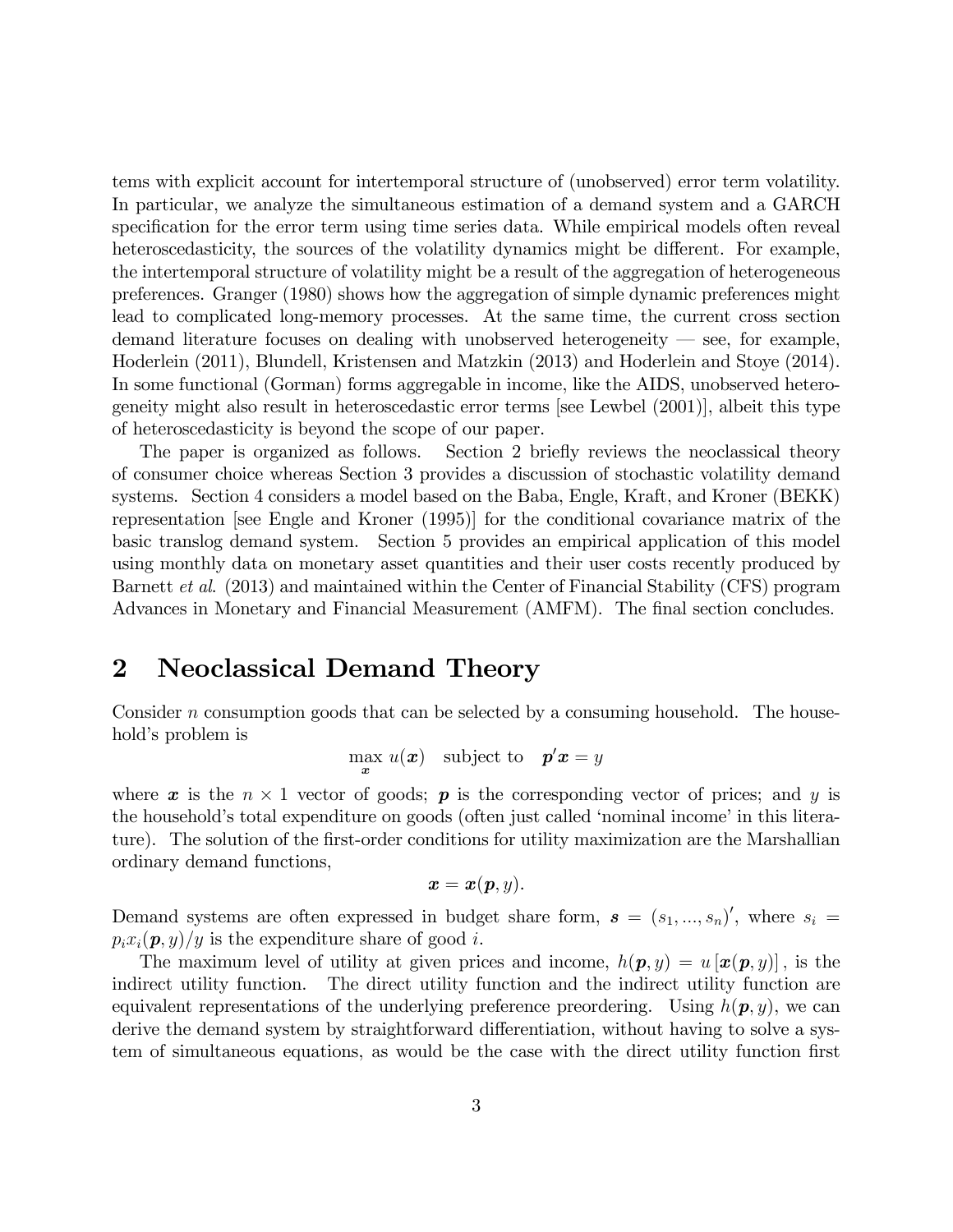order conditions. In particular, Diewert's  $(1974, p. 126)$  modified version of Roy's identity,

$$
s_i(\boldsymbol{v}) = \frac{v_j \nabla h(\boldsymbol{v})}{\boldsymbol{v}' \nabla h(\boldsymbol{v})}, \qquad i = 1, ..., n
$$
 (1)

can be used to derive the budget share equations, where  $\mathbf{v} = [v_1, ..., v_n]$  is a vector of expenditure normalized prices, with the jth element being  $v_j = p_j/y$ , and  $\nabla h(\mathbf{v}) = \partial h(\mathbf{v})/\partial \mathbf{v}$ . See Barnett and Serletis (2008) for more details.

Suppose that the indirect utility function  $h$  and, therefore, the share equation system, is defined up to the set of parameters  $\theta$ . In order to estimate share equation systems using observations of prices and shares  $(v_t, s_t)_{t=1}^T$ , a stochastic version is specified. Also, since only exogenous variables appear on the right-hand side of such systems, it seems reasonable to assume that at time t the observed share in the ith equation deviates from the true share by an additive disturbance term  $\epsilon_{it}$ . Thus, the share equation system at time t is written in matrix form as

$$
s_t = s(v_t, \theta) + \epsilon_t \tag{2}
$$

where  $\epsilon_t = (\epsilon_{1t}, ..., \epsilon_{nt})'$  and  $\theta$  is the parameter vector to be estimated. It has also been typically assumed that

$$
\epsilon_t \sim N(0, \Omega) \tag{3}
$$

where **0** is *n*-dimensional null vector and  $\Omega$  is the  $n \times n$  symmetric positive definite error covariance matrix.

Finally, since the demand system (1) satisfies the adding-up property, i.e., the budget shares sum to 1, the error covariance matrix  $\Omega$  is singular. Barten (1969) shows that maximum likelihood estimates can be obtained by arbitrarily dropping any equation in the system. McLaren (1990) also establishes invariance by virtue of observational equivalence of the subsystems with different deleted equations.

## 3 Stochastic Volatility Demand Systems

In this paper, we relax the homoscedasticity assumption in (3) and instead assume that

$$
\epsilon_t \sim F\left(\mathbf{0}, \boldsymbol{\Omega}_t\right) \tag{4}
$$

where F is a distribution from the family of elliptical distributions and  $\mathbf{\Omega}_t$  is the time-varying covariance matrix of the errors.

As before, the error terms of the demand system sum to zero,  $(\boldsymbol{\Omega}_t)_{t=1}^T$  are singular and we can drop one equation to avoid singularity. The natural question is whether it matters which equation is deleted. The following theorem establishes the result.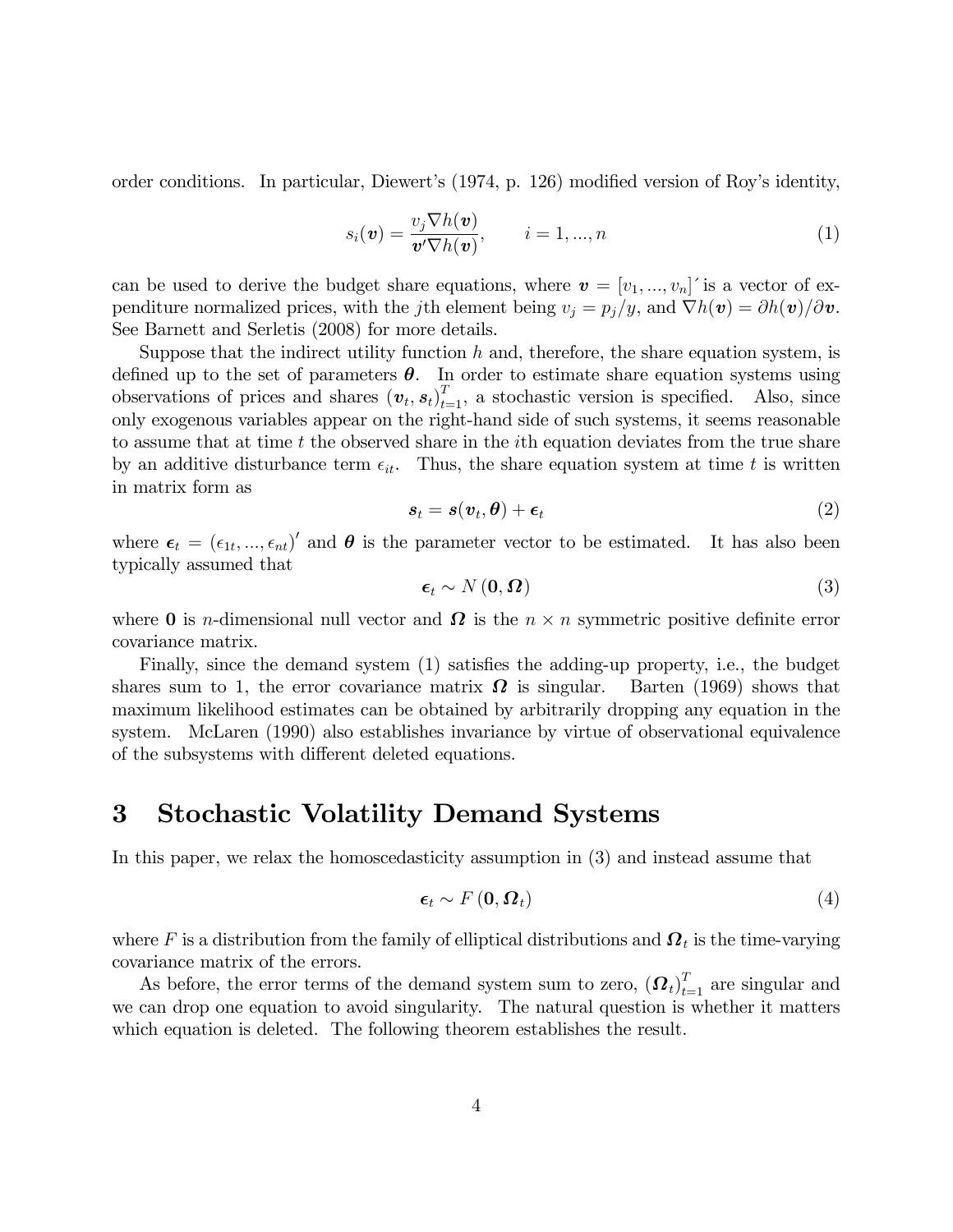**Theorem 1** Let the rank of the covariance matrices  $\Omega$  be n – 1. Then any two subsystems obtained from (2) by deleting different conditional mean equations, under assumption (4), are observationally equivalent, in the sense that they have the same likelihood for any possible sample.

The proof is given in Appendix A. Theorem 1 is the counterpart of the invariance claim in Barten (1969) and McLaren (1990) for the case when the covariance matrix varies over time. The theorem posits that it does not matter which equation is eliminated from the demand system (2) in order to avoid singularity. Moreover, under assumption (4), the covariance matrices of the different subsystems are related by equation  $(17)$  in Appendix A.

Although Theorem 1 is a nice theoretical result, it is not very attractive empirically, because it assumes no intertemporal dependence between the covariance matrices  $(\boldsymbol{H}_t)_{t=1}^T$ . If one introduces a particular GARCH representation for the covariance matrix, the observational equivalence does not hold in general, although it does hold for some particular cases. In other words, whether invariance holds depends on the intertemporal structure imposed on the covariance matrix. In the next section we show that the invariance result is correct for the GARCH BEKK specification. In particular, we consider a case, with the conditional mean equation given by the basic translog demand system and the conditional variance equation parameterized by a GARCH BEKK.

## 4 A Specific Case

Consider the basic translog (BTL) reciprocal indirect utility function of Christensen et al. (1975)

$$
\ln h(\mathbf{v}) = \alpha_0 + \sum_{k=1}^n \alpha_k \ln v_k + \frac{1}{2} \sum_{k=1}^n \sum_{j=1}^n \gamma_{jk} \ln v_k \ln v_j \tag{5}
$$

where  $\mathbf{\Gamma} = [\gamma_{ij}]$  is an  $n \times n$  symmetric matrix of parameters and  $\boldsymbol{\alpha} = (\alpha_0, ..., \alpha_n)$  is a vector of other parameters, for a total of  $(n^2 + 3n + 2)/2$  parameters. The BTL share equations, derived using the logarithmic form of Roy's identity, are

$$
s_i = \frac{\alpha_i + \sum_{k=1}^n \gamma_{ik} \log v_k}{\sum_{k=1}^n \alpha_k + \sum_{k=1}^n \sum_{j=1}^n \gamma_{jk} \log v_k}, \qquad i = 1, ..., n.
$$
 (6)

Estimation of (6) requires some parameter normalization, as the share equations are homogeneous of degree zero in the  $\alpha$ 's. Usually the normalization  $\sum_{i=1}^{n} \alpha_k = 1$  is used.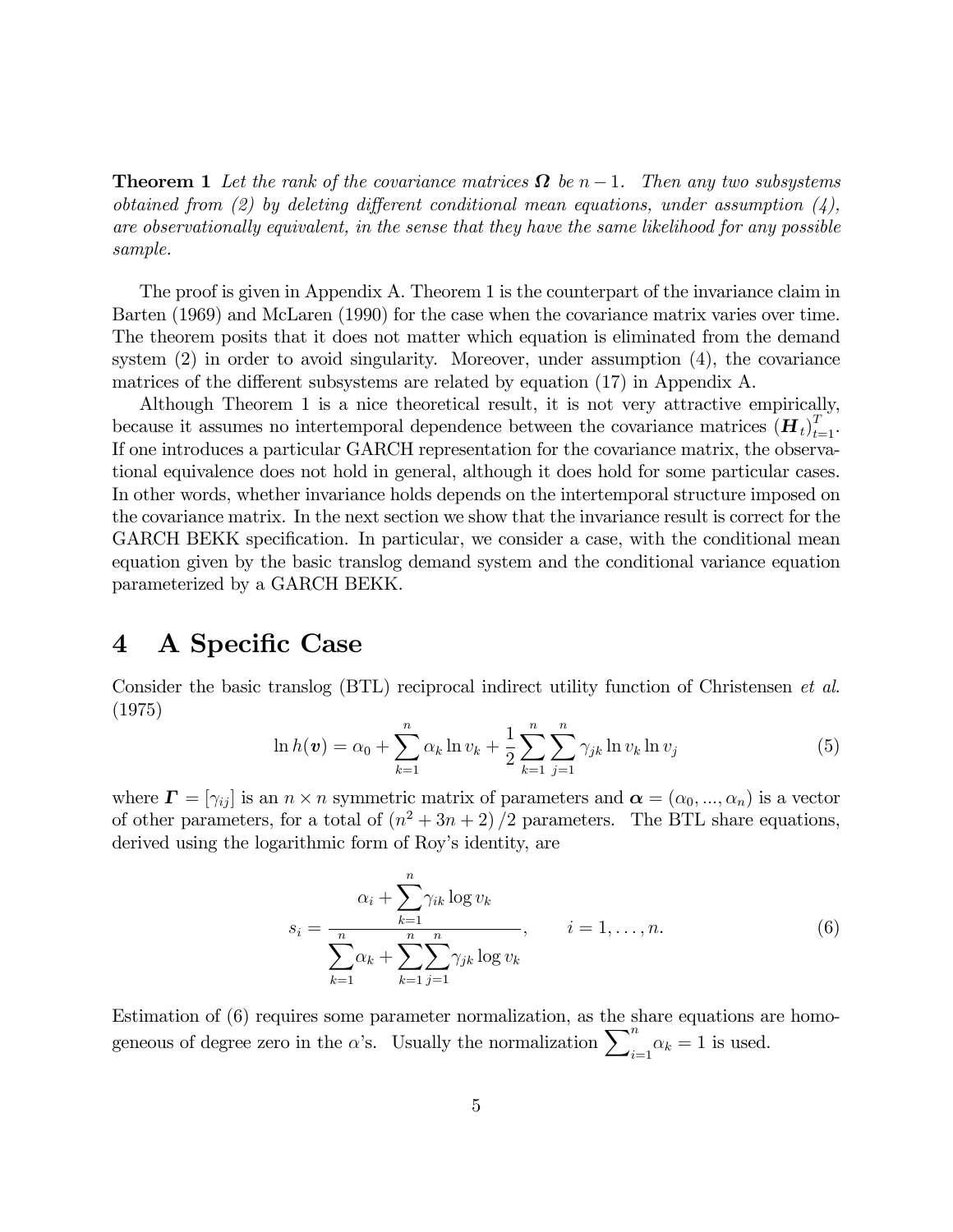As before, consider a stochastic version of the demand system (in matrix form)

$$
s_t = s(\boldsymbol{v}_t, \boldsymbol{\theta}) + \boldsymbol{\epsilon}_t \tag{7}
$$

where  $\epsilon_t = (\epsilon_{1t}, ..., \epsilon_{nt})'$  is an additive disturbance term and  $\theta$  is the parameter vector to be estimated. Assume that the  $n$ -dimensional error vector is normally distributed with zero mean and time-varying covariance matrix

$$
\epsilon_t | I_{t-1} \sim N(0, \Omega_t)
$$
\n(8)

where  $\Omega_t$  is measurable with respect to information set  $I_{t-1}$ . To avoid singularity, delete (any) one equation from (7) and consider the corresponding  $(n - 1) \times (n - 1)$  covariance matrix  $\boldsymbol{\Phi}_t$  of the error vector.

We assume the Baba, Engle, Kraft, and Kroner (BEKK)  $GARCH(p,q)$  representation for the  $(n-1) \times (n-1)$  covariance matrix of the error vector with generality parameter K [see Engle and Kroner (1995)]

$$
\boldsymbol{\Phi}_{t} = \mathbf{C}'\mathbf{C} + \sum_{i=1}^{K} \sum_{i=1}^{p} \mathbf{B}'_{ik} \boldsymbol{\Phi}_{t-i} \mathbf{B}_{ik} + \sum_{k=1}^{K} \sum_{i=1}^{q} \mathbf{A}'_{ik} \mathbf{u}_{t-i} \mathbf{u}'_{t-i} \mathbf{A}_{ik}.
$$
\n(9)

The BEKK model has the attractive property of having the conditional covariance matrix,  $\boldsymbol{H}_t$ , positive definite by construction. This model has  $\left[n\left(n+3\right)-2\right]/2$  free parameters in the conditional mean equations (6) and  $(n-1)n/2 + K^2pqn^2$  free parameters in the conditional variance equations (9), for a total of  $(K^2pq + 1)n^2 + n - 1$  free parameters. The following theorem claims the invariance of the maximum likelihood (ML) estimator with respect to the deleted equation for this model.

**Theorem 2** Let the covariance matrices  $(\boldsymbol{\Omega}_t)_{t=0}^T$  have rank  $n-1$  and the initial covariance matrix  $\mathbf{\Omega}_0 = \mathbf{\Lambda}$ . Then any two subsystems of (7) consisting of  $n-1$  equations with the corresponding conditional variance equation (9) are observationally equivalent. Also, the ML estimates of the parameters of one subsystem can be recovered from the ML estimates of the parameters of another subsystem.

The proof is given in Appendix B. Theorem 2 states that the result of the maximum likelihood estimation of the system does not depend on the choice of the  $n-1$  equations to be estimated from the *n* equations of the demand system in the following sense. The to be estimated from the  $n$  equations of the demand system in the following sense. estimators of the conditional mean equations are the same for any set of  $n-1$  equations; the estimators of the conditional variance equations for any set of  $n-1$  equations can be obtained from the estimators of any other set of  $n-1$  equations, using the linear transformation (25)-(27) in Appendix B.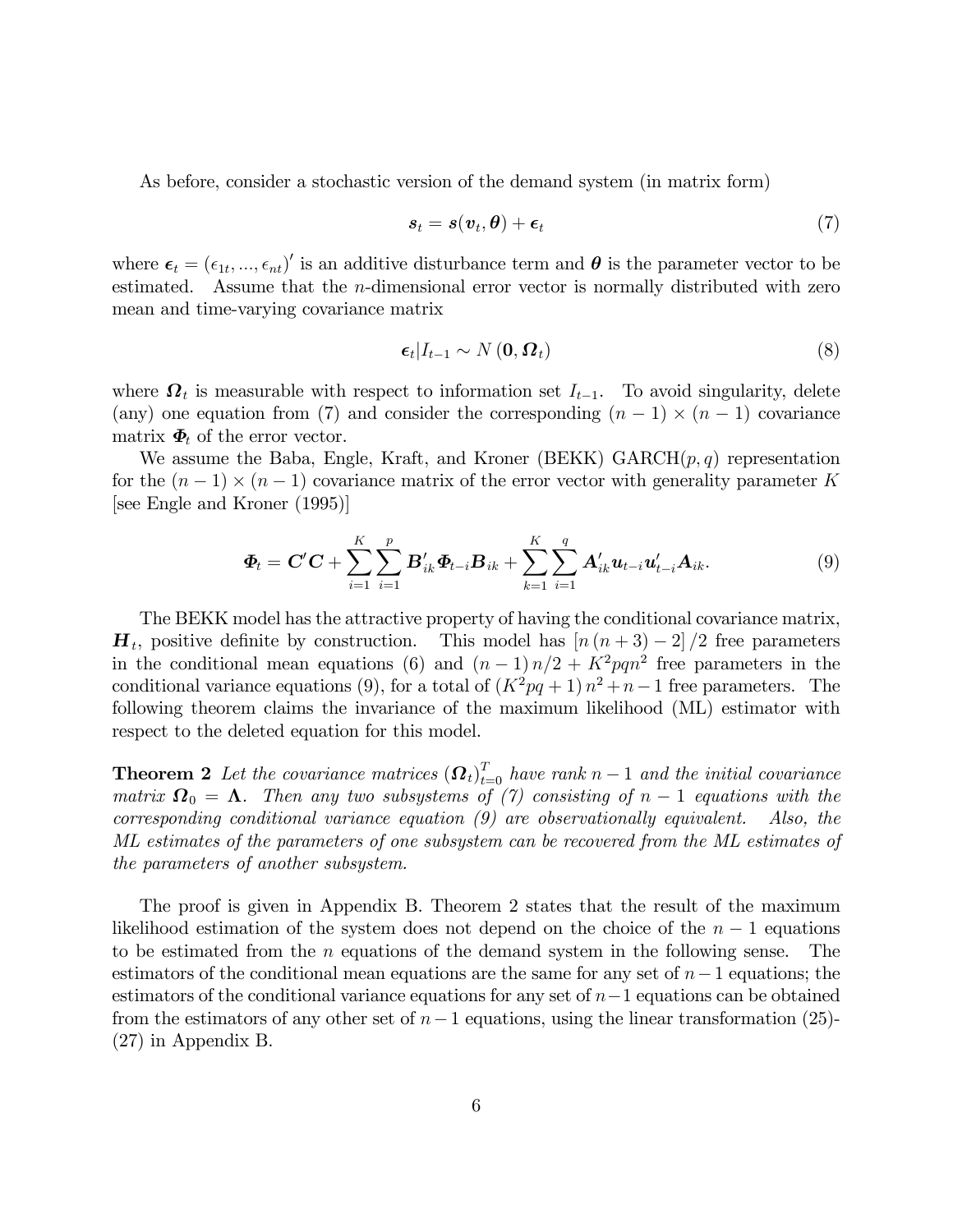## 5 Empirical Application

Consider the model defined in the previous section with  $n = 3$ . Since (6) is a singular system we delete one equation (say the third equation) and consider the following two conditional mean equations

$$
s_1 = \frac{\alpha_1 + \gamma_{11} \log v_1 + \gamma_{12} \log v_2 + \gamma_{13} \log v_3}{\sum_{k=1}^n \alpha_k + \sum_{k=1}^n \sum_{j=1}^n \gamma_{jk} \log v_k} + e_1;
$$
 (10)

$$
s_2 = \frac{\alpha_2 + \gamma_{12} \log v_1 + \gamma_{22} \log v_2 + \gamma_{23} \log v_3}{\sum_{k=1}^n \alpha_k + \sum_{k=1}^n \sum_{j=1}^n \gamma_{jk} \log v_k} + e_2.
$$
 (11)

We assume a BEKK GARCH $(1,1)$  with  $K = 1$  representation for the covariance matrix of  $e_1$  and  $e_2$  in (10) and (11). In particular, the  $2 \times 2$  covariance matrix of the errors can be written as

$$
\boldsymbol{H}_t = \boldsymbol{C}'\boldsymbol{C} + \boldsymbol{B}'\boldsymbol{H}_{t-1}\boldsymbol{B} + \boldsymbol{A}'\boldsymbol{e}_{t-1}\boldsymbol{e}'_{t-1}\boldsymbol{A}.
$$
 (12)

Thus, the BTL demand system with a BEKK specification for the covariance matrix  $\boldsymbol{H}_t$ , consists of the conditional mean equations (10) and (11) and the following conditional variance and covariance equations

$$
h_{11,t} = c_{11}^2 + b_{11}^2 h_{11,t-1} + 2b_{11}b_{21}h_{12,t-1} + b_{21}^2 h_{22,t-1} + a_{11}^2 e_{1,t-1}^2 + 2a_{11}a_{21}e_{1,t-1}e_{2,t-1} + a_{21}^2 e_{2,t-1}^2;
$$
\n(13)

$$
h_{12,t} = c_{11}c_{12} + b_{11}b_{12}h_{11,t-1} + (b_{11}b_{22} + b_{12}b_{21})h_{12,t-1} + b_{21}b_{22}h_{22,t-1} + a_{11}a_{12}e_{1,t-1}^2 + (a_{11}a_{22} + a_{12}a_{21})e_{1,t-1}e_{2,t-1} + a_{21}a_{22}e_{2,t-1}^2;
$$
\n(14)

$$
h_{22,t} = c_{12}^2 + c_{22}^2 + b_{12}^2 h_{11,t-1} + 2b_{12}b_{22}h_{12,t-1} + b_{22}^2 h_{22,t-1} + a_{12}^2 e_{1,t-1}^2 + 2a_{12}a_{22}e_{1,t-1}e_{2,t-1} + a_{22}^2 e_{2,t-1}^2.
$$
\n(15)

This model has a total of 19 free parameters to be estimated.

Applied demand analysis uses two types of data, time series data and cross sectional data. Time series data offer substantial variation in relative prices and less variation in income whereas cross sectional data offer limited variation in relative prices and substantial variation in income levels. In this application, we use the monthly time series data on monetary asset quantities and their user costs recently produced by Barnett et al. (2013) and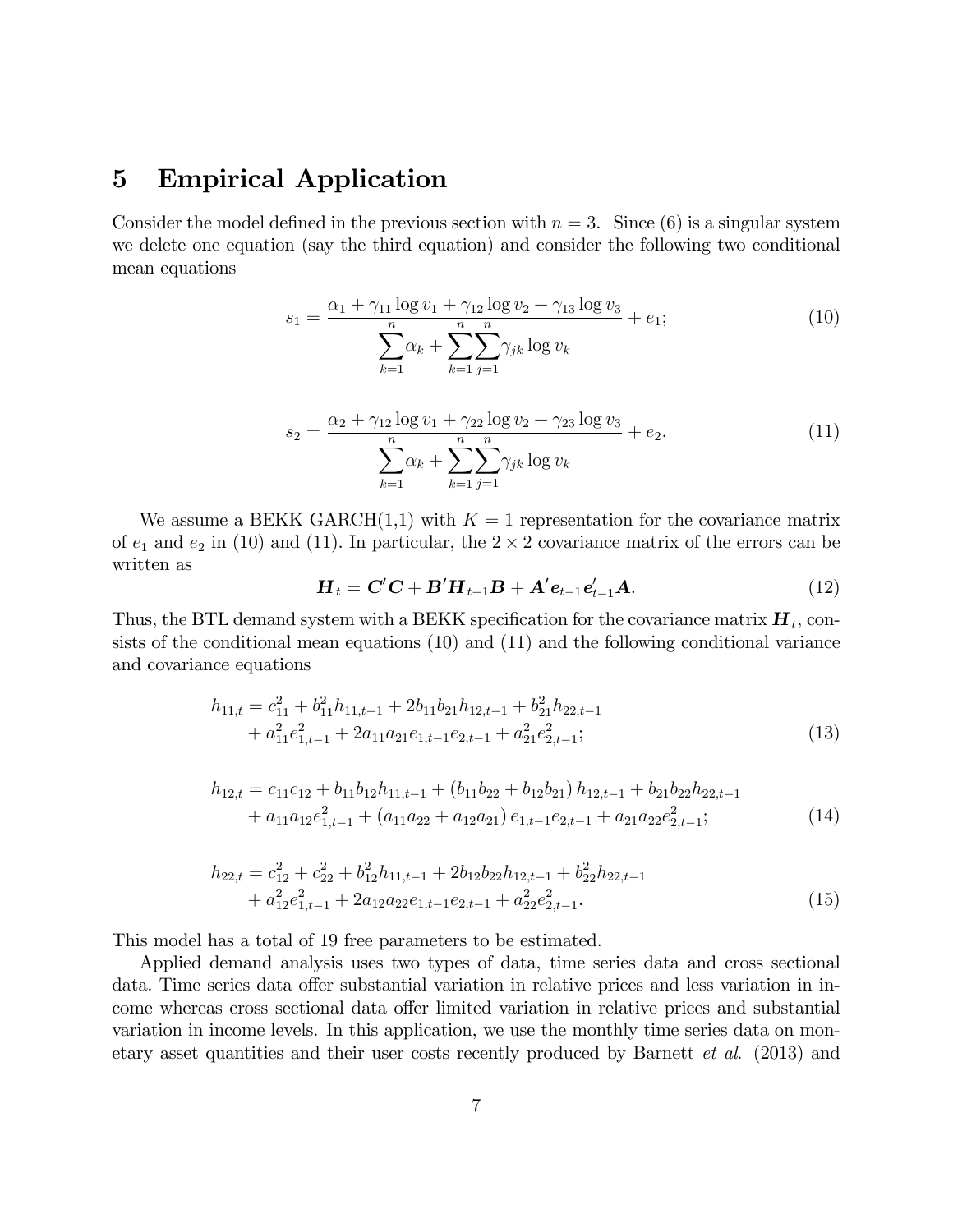maintained within the Center of Financial Stability (CFS) program Advances in Monetary and Financial Measurement (AMFM). The sample period is from 1967:2 to 2011:12 (a total of 539 observations). For a detailed discussion of the data and the methodology for the calculation of user costs, see Barnett *et al.*  $(2013)$  and http://www.centerformancialstability.org.

In particular, we model the demand for three monetary assets: demand deposits  $(x_1)$ , small time deposits at commercial banks  $(x_2)$ , and large time deposits  $(x_3)$ . As we require real per capita asset quantities for the empirical work, we divided each quantity series by the CPI (all items) and total population. The estimation is performed in Estima RATS. We first estimate equations  $(10)$  and  $(11)$  under the homoscedasticity assumption in  $(3)$  and report the results in Table 1. To verify the presence of ARCH effects in the residuals of (10) and (11), estimated under the homoscedasticity assumption (3), we plot the estimated squared residuals  $\hat{e}_1^2$  and  $\hat{e}_2^2$  in Figures 1 and 2, respectively. Moreover, Lagrange multiplier tests for ARCH in each of  $\hat{e}_1$  and  $\hat{e}_2$  indicate significant evidence of ARCH effects; the null hypotheses of no ARCH (of different orders) in each of  $\hat{e}_1$  and  $\hat{e}_2$  are rejected with p-values less than 0:000001.

Next, we estimate the model under the heteroscedasticity assumption in (4), assuming the BEKK specification (12) for the error covariance matrix,  $\mathbf{H}_t$ . . That is, we estimate the conditional mean equations, (10) and (11), and the conditional variance equations, (13)-(15). The estimation results are reported in Table 2. We also estimated the model using the subsystems with the second and first equations deleted (see Table 3) and 4, respectively). Consistent with Theorem 2 the parameters of the mean equations  $(\alpha_1, \alpha_2, \alpha_3, \beta_{11}, \beta_{12}, \beta_{13}, \beta_{21}, \beta_{22}, \beta_{23}, \beta_{31}, \beta_{32}, \beta_{33})$  are exactly the same in all three estimations (see panels A in Tables 2-4). The parameters of the variance equations are related by equations (25)-(27) in Appendix B.

It is worth mentioning that the log likelihood function of the described model exhibits manifold local maxima. To ensure reliability of the result it is necessary to implement the optimization with different initial parameters (e.g. randomly assigned from the predetermined area) and/or different eliminated equations. Furthermore, in most cases it is helpful to perform derivative-free search (such as Simplex algorithm) as a preliminary step for the derivative-based optimization.

## 6 Conclusion

Uncertainty is a very important concept in economics and finance, if not the most important. Motivated by the fact that the current demand systems literature ignores the role of uncertainty, in this paper we introduce recent advances in Önancial econometrics to model the covariance matrix of the errors of flexible demand systems, thereby improving the flexibility of these systems to capture certain important features of the data. We prove an important practical result of invariance of the ML estimator with respect to the deleted equation for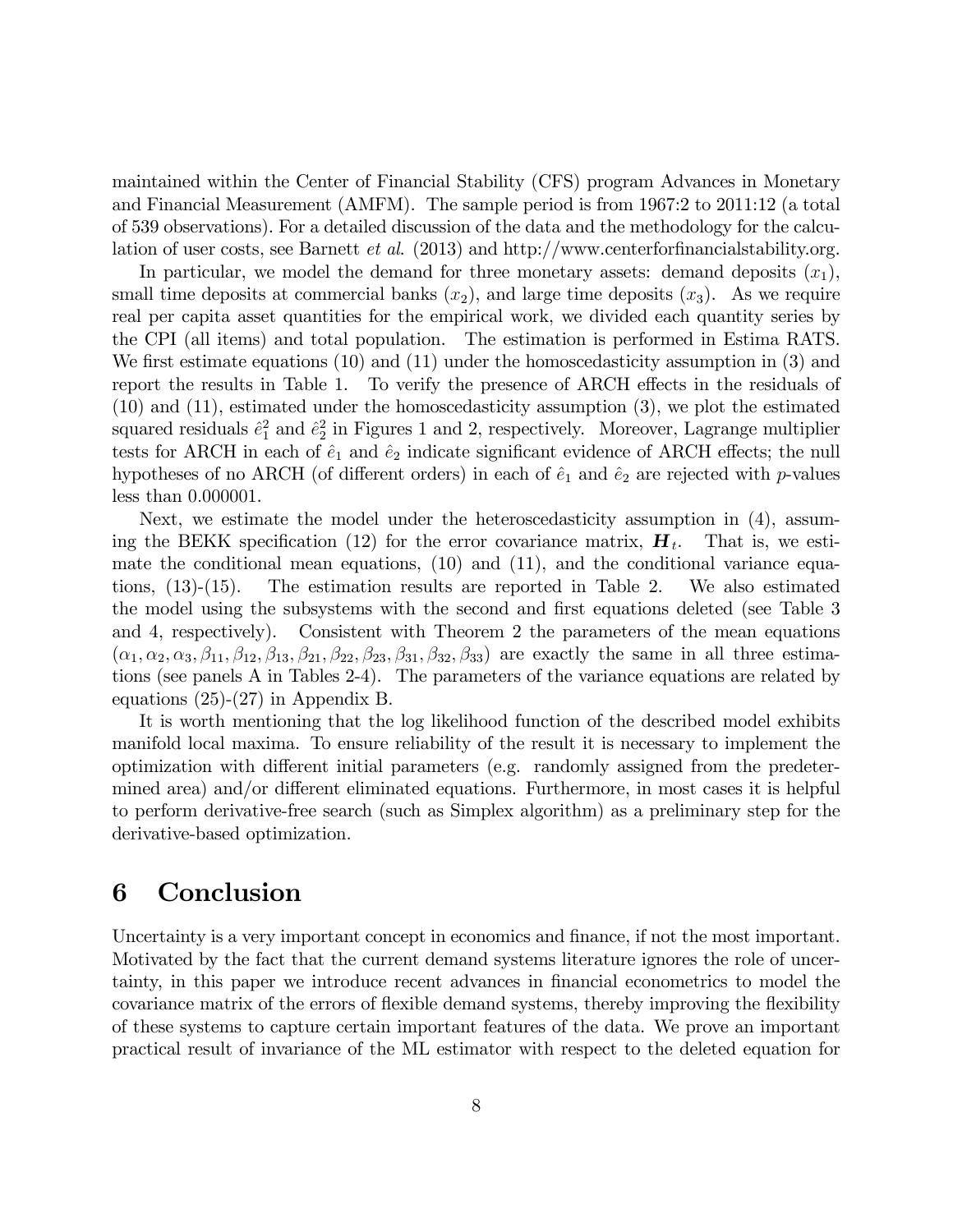the BTL demand system with conditional variance in the BEKK form. We also provide an empirical application based on the use of this model.

Although we study the BEKK specification of the error covariance matrix of the basic translog, our approach could be applied to any other known demand system (including those mentioned in the Introduction). Moreover, other variance specifications could be used such as, for example, the VECH model of Bollerslev *et al.* (1988), the constant conditional correlation (CCC) model of Bollerslev (1990), as well as the dynamic conditional correlation (DCC) models of Engle (2002) and Tse and Tsui (2002). Extension of the methodology to demand systems that focus on cross-sectional data or pooled cross-sectional data is an area for potential productive future research.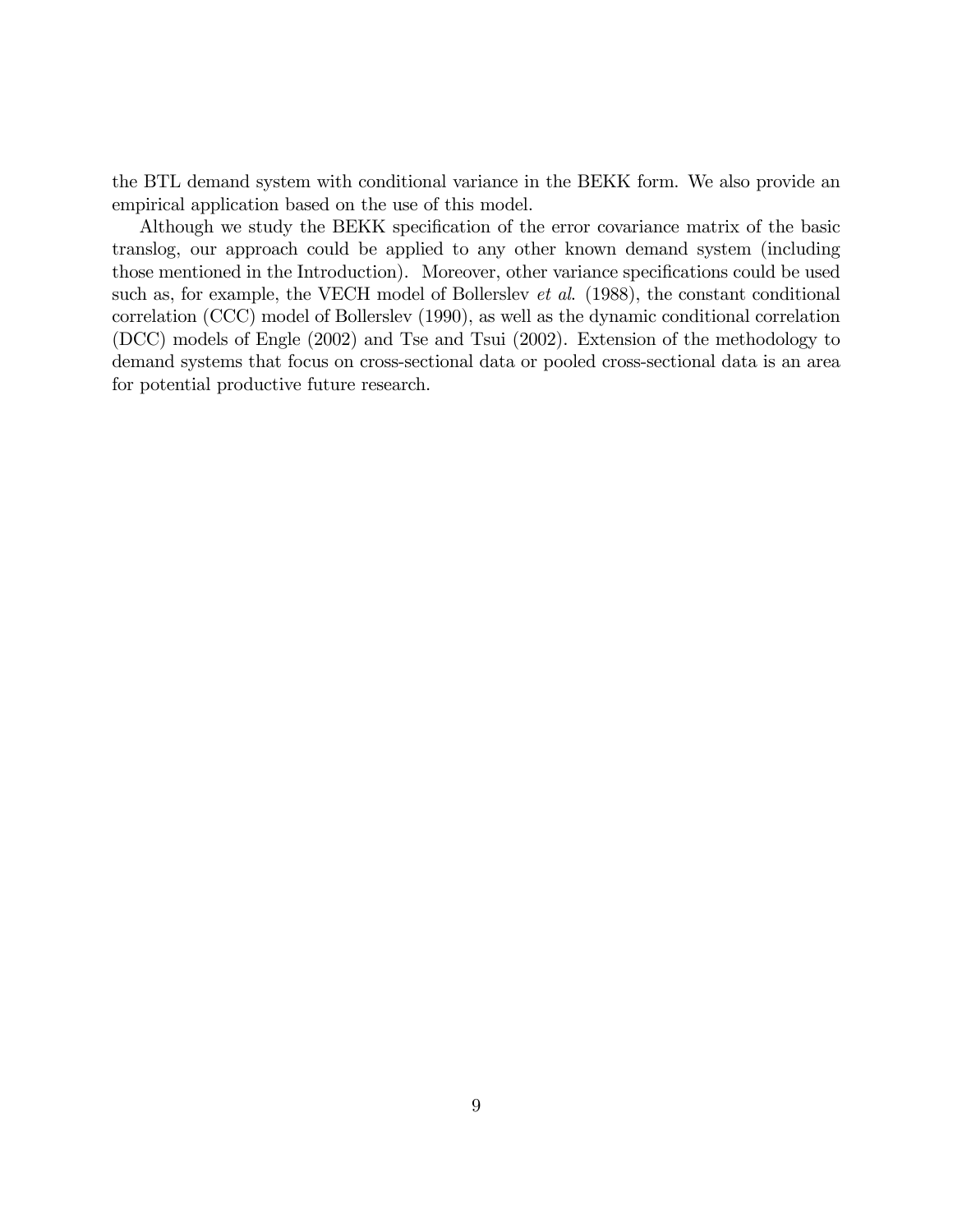# Appendix A Proof of Theorem 1

Since the rank of  $\Omega_t$  is  $n-1$ , the covariance matrix for any subsystem of  $n-1$  equations is not singular. Moreover, the error term of the deleted equation can be recovered from the error terms of the other  $n-1$  equations using a linear injection (one-to-one mapping). Therefore, the vector of  $n-1$  error terms, with the nth error term being deleted, denoted by  $u_t$ , can be transformed to any other vector of  $n-1$  error terms by eliminating the *i*th error term  $(i = 1, ..., n - 1)$ , denoted by  $e_t$ , as follows

$$
\boldsymbol{e}_t = \boldsymbol{T} \boldsymbol{u}_t \tag{16}
$$

where **T** is a unity  $(n-1) \times (n-1)$  transformation matrix with the *i*th row replaced by a vector of  $-1$ . The transformation matrix T has the property that  $TT = I$  and, therefore,  $T = T^{-1}$ . Hence, the time-varying covariance matrices  $\Phi_t$  and  $H_t$  of the error vectors  $u_t$ and  $e_t$ , respectively, are linked by the following

$$
\boldsymbol{\Phi}_{t} = \boldsymbol{T}^{-1} \boldsymbol{H}_{t} (\boldsymbol{T}')^{-1} = \boldsymbol{T} \boldsymbol{H}_{t} \boldsymbol{T}'. \qquad (17)
$$

Moreover, the Jacobian of the transformation is

$$
\mathbb{J}\left(\mathbf{T}\right) = -1.\tag{18}
$$

We assume that the error term  $(4)$  is elliptically distributed. Therefore, its marginal distributions are also elliptical with characteristic functions of the form

$$
\phi\left(\boldsymbol{t}\right)=E[e^{i\boldsymbol{t}'\boldsymbol{e}}]=\Psi\left(\boldsymbol{t}'\boldsymbol{H}_t\boldsymbol{t}\right)
$$

for some function  $\Psi$  which does not depend on n, and its density function can be expressed as

$$
f\left(\boldsymbol{e}_t\right) = \left|\boldsymbol{H}_t\right|^{-1/2} g\left(\boldsymbol{e}_t'\boldsymbol{H}_t\boldsymbol{e}_t; n-1\right) \tag{19}
$$

where  $q(\cdot; n-1)$  is a univariate function with parameter  $(n-1)$ .

The log likelihood function associated with equation (19) is given by

$$
L\left(\boldsymbol{\vartheta}\right)=\sum_{t=1}^{T}l_{t}\left(\boldsymbol{\vartheta}\right)
$$

where  $\theta$  is the set of parameters  $\theta$  of the mean equation (2) and covariance matrices  $(H_t)_{t=1}^T$  $t=1$ and

$$
l_t(\boldsymbol{\vartheta}) = -\frac{1}{2}\ln|\boldsymbol{H}_t| + \ln g(\boldsymbol{u}_t'\boldsymbol{H}_t\boldsymbol{u}_t;n-1)
$$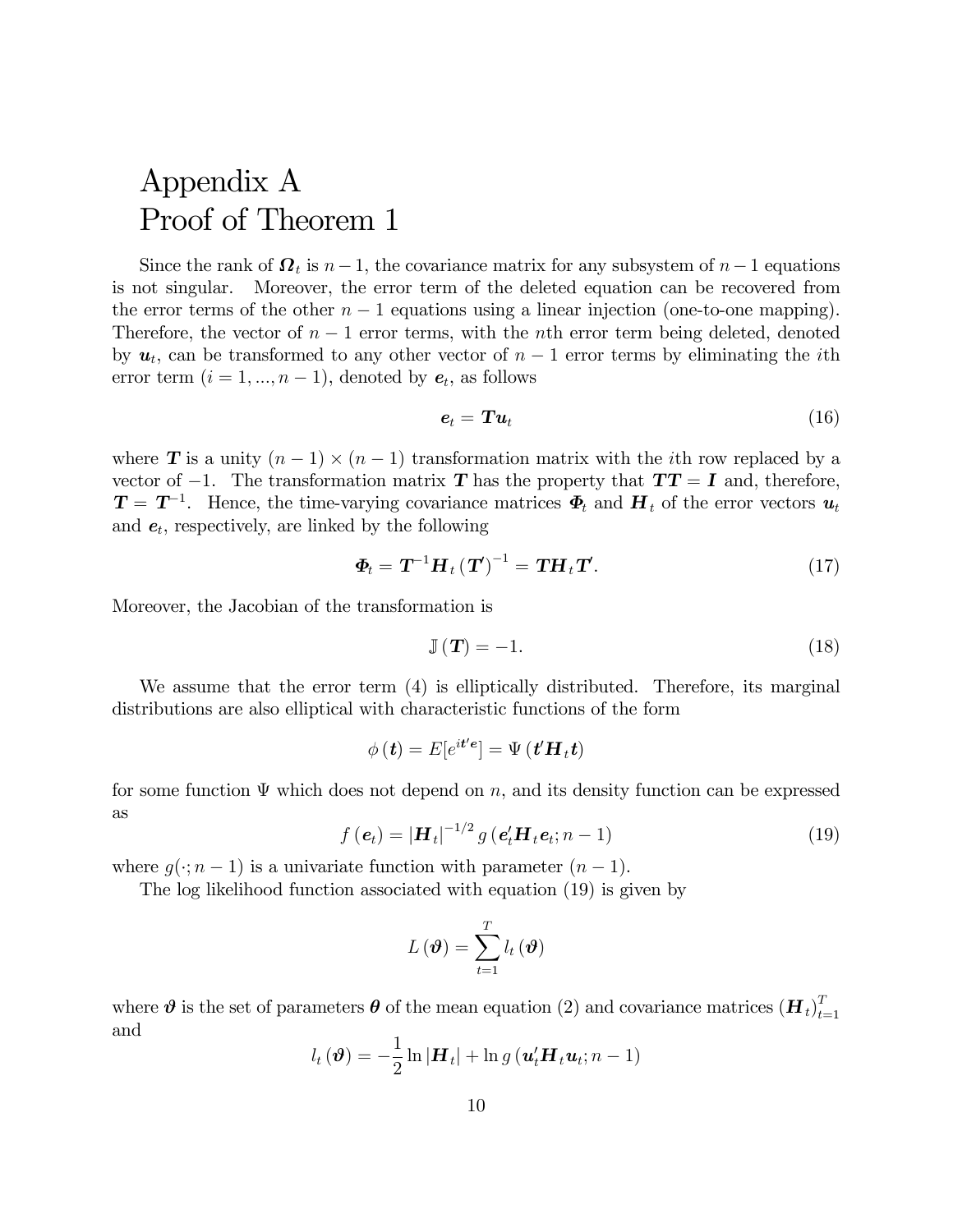with error vectors  $(u_t)_{t=1}^T$  determined by the subsystem of (2) without the *n*th equation.

Using (16), (17), (18) and the fact that  $|\boldsymbol{T}^{-1}\boldsymbol{H}_t(\boldsymbol{T})^{-1}| = |\boldsymbol{H}_t|$ , we can write (19) as

$$
f\left(\boldsymbol{e}_{t}\right) = \left|\boldsymbol{T}^{-1}\boldsymbol{H}_{t}\left(\boldsymbol{T}\right)^{-1}\right|^{-1/2} g\left(\boldsymbol{e}_{t}'\left(\boldsymbol{T}^{-1}\boldsymbol{H}_{t}\left(\boldsymbol{T}\right)^{-1}\right)^{-1}\boldsymbol{e}_{t}; n-1\right)
$$

$$
= |\boldsymbol{\Phi}_{t}|^{-1/2} g\left(\boldsymbol{u}_{t}'\boldsymbol{\Phi}_{t}^{-1}\boldsymbol{u}_{t}; n-1\right)
$$

$$
= f\left(\boldsymbol{u}_{t}\right).
$$

Therefore, the log likelihood functions based on observations of the error vectors  $u_t$  and  $e_t$ are the same. This proves the theorem. Q.E.D.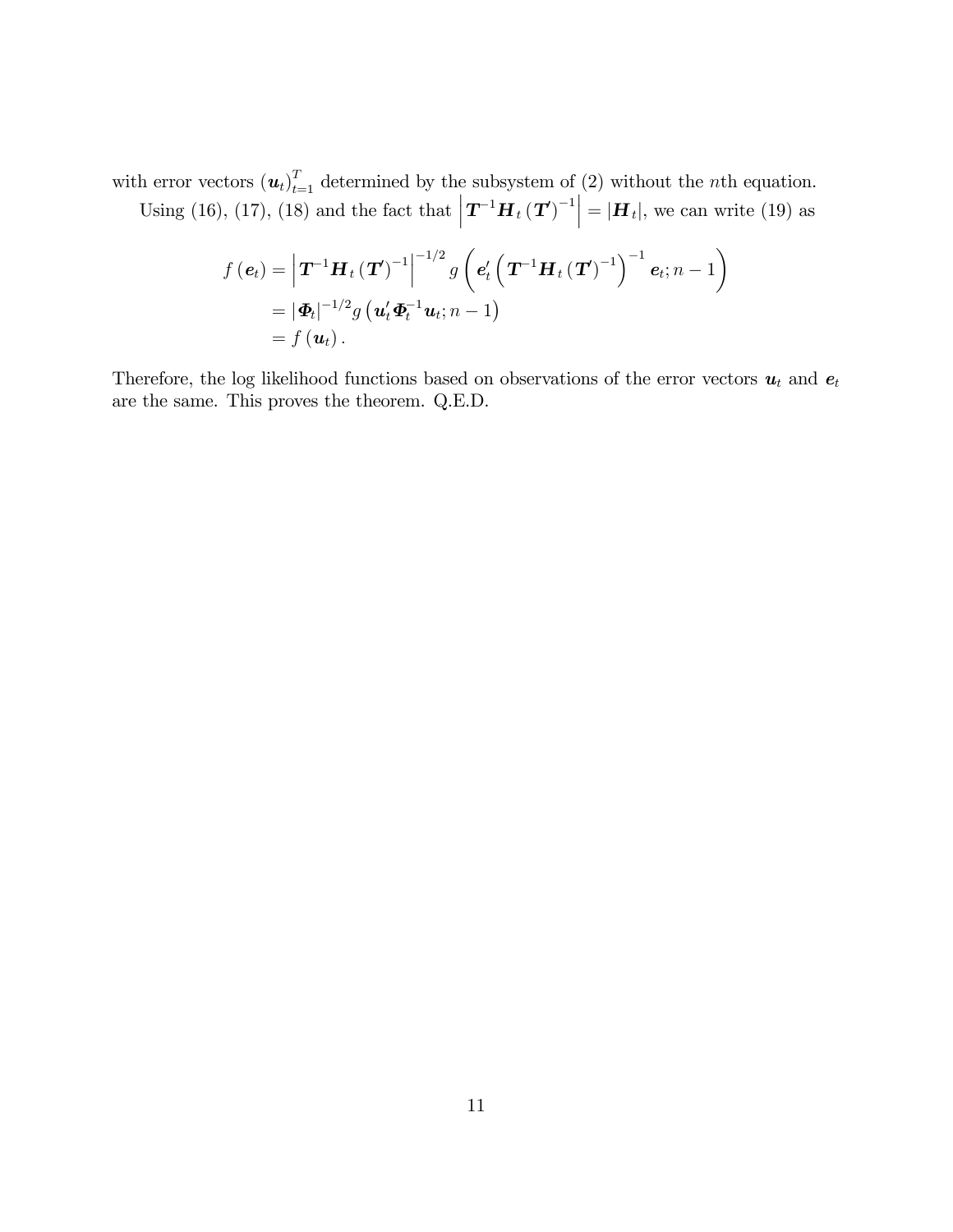# Appendix B Proof of Theorem 2

Without loss of generality, we provide the proof for the case of a  $GARCH(1,1)$  BEKK with  $K = 1$  representation for the conditional variance equation. Consider the subsystem of (7) with the last equation deleted, i.e. the error vector is  $u_t = (\epsilon_{1t}, \epsilon_{2t}, ..., \epsilon_{n-1,t})$ . The Gaussian log likelihood function based on the sample  $(v_t, s_t)_{t=1}^T$  can be written as

$$
L\left(\mathbf{\Theta}|\left(\mathbf{u}_{t}\right)_{t=1}^{T}\right)=-\frac{T(N-1)}{2}\log(2\pi)-\frac{1}{2}\sum_{t=1}^{T}\left(\log|\mathbf{\Phi}_{t}|+\mathbf{u}_{t}'\mathbf{\Phi}_{t}^{-1}\mathbf{u}_{t}\right) \tag{20}
$$

where

$$
\boldsymbol{\Phi}_{t} = \mathbf{C}^{\prime}\mathbf{C} + \mathbf{B}^{\prime}\boldsymbol{\Phi}_{t-1}\mathbf{B} + \mathbf{A}^{\prime}\boldsymbol{u}_{t-1}\boldsymbol{u}_{t-1}^{\prime}\mathbf{A}
$$
\n(21)

and  $\Theta = (\alpha, \text{vech}(\Gamma), \text{vech}(\mathbf{C}), \text{vec}(\mathbf{B}), \text{vec}(\mathbf{A}))$  is the vector of all parameters to be estimated and  $(u_t)_{t=1}^T$  is determined by the subsystem (7) without the *n*th equation.

As before, consider the subsystem of (7) without the ith equation and corresponding error vector  $e_t = (\epsilon_{1t}, ..., \epsilon_{i-1,t}, \epsilon_{i+1,t}, ..., \epsilon_{nt}).$  It has been shown that the error vectors  $u_t$  and  $e_t$  are linked by the non-singular linear transformation (16). The Gaussian log likelihood function for this subsystem is

$$
L\left(\widetilde{\Theta}\left|\left(e_{t}\right)_{t=1}^{T}\right.\right)=-\frac{T(N-1)}{2}\log(2\pi)-\frac{1}{2}\sum_{t=1}^{T}\left(\log\left|\mathbf{H}_{t}\right|+e_{t}'\left(\mathbf{H}_{t}\right)^{-1}\mathbf{e}_{t}\right) \tag{22}
$$

where

$$
\boldsymbol{H}_{t} = \boldsymbol{\tilde{C}}' \boldsymbol{\tilde{C}} + \left(\boldsymbol{\tilde{B}}\right)' \boldsymbol{H}_{t-1} \boldsymbol{\tilde{B}} + \left(\boldsymbol{\tilde{A}}\right)' \boldsymbol{e}_{t-i} \left(\boldsymbol{e}_{t-i}\right)' \boldsymbol{\tilde{A}} \tag{23}
$$

and  $\widetilde{\Theta} = (\widetilde{\alpha}, \text{vech}(\widetilde{\Theta}), \text{vech}(\widetilde{\mathbf{C}}), \text{vec}(\widetilde{\mathbf{A}})), \text{vec}(\widetilde{\mathbf{A}}))$  is the vector of all the parameters.

Using (16), (18), and the fact that  $|\mathbf{T}^{-1}\mathbf{H}_t(\mathbf{T})^{-1}| = |\mathbf{H}_t|$  we can write the log likelihood function  $(??)$ - $(??)$  as

$$
L\left(\widetilde{\Theta}\left|\left(\mathbf{e}_{t}\right)_{t=1}^{T}\right.\right)=-\frac{T(N-1)}{2}\log(2\pi)-\frac{1}{2}\sum_{t=1}^{T}\left(\log\left|\boldsymbol{T}^{-1}\boldsymbol{H}_{t}\left(\boldsymbol{T}\right)^{-1}\right|+\boldsymbol{u}_{t}^{\prime}\left(\boldsymbol{T}^{-1}\boldsymbol{H}_{t}\left(\boldsymbol{T}\right)^{-1}\right)^{-1}\boldsymbol{u}_{t}\right)
$$

with

$$
\begin{aligned} \boldsymbol{T}^{-1} \boldsymbol{H}_{t} \left(\boldsymbol{T}\right)^{-1} & = \boldsymbol{T}^{-1} \tilde{\boldsymbol{C}}' \tilde{\boldsymbol{C}} \left(\boldsymbol{T}\right)^{-1} + \boldsymbol{T}^{-1} \tilde{\boldsymbol{B}}' \boldsymbol{T} \left(\boldsymbol{T}^{-1} \boldsymbol{H}_{t-1} \left(\boldsymbol{T}\right)^{-1}\right) \boldsymbol{T} \tilde{\boldsymbol{B}} \left(\boldsymbol{T}\right)^{-1} \\ & + \boldsymbol{T}^{-1} \tilde{\boldsymbol{A}}' \boldsymbol{T} e_{t-i} e_{t-i}' \boldsymbol{T} \tilde{\boldsymbol{A}} \left(\boldsymbol{T}\right)^{-1}. \end{aligned}
$$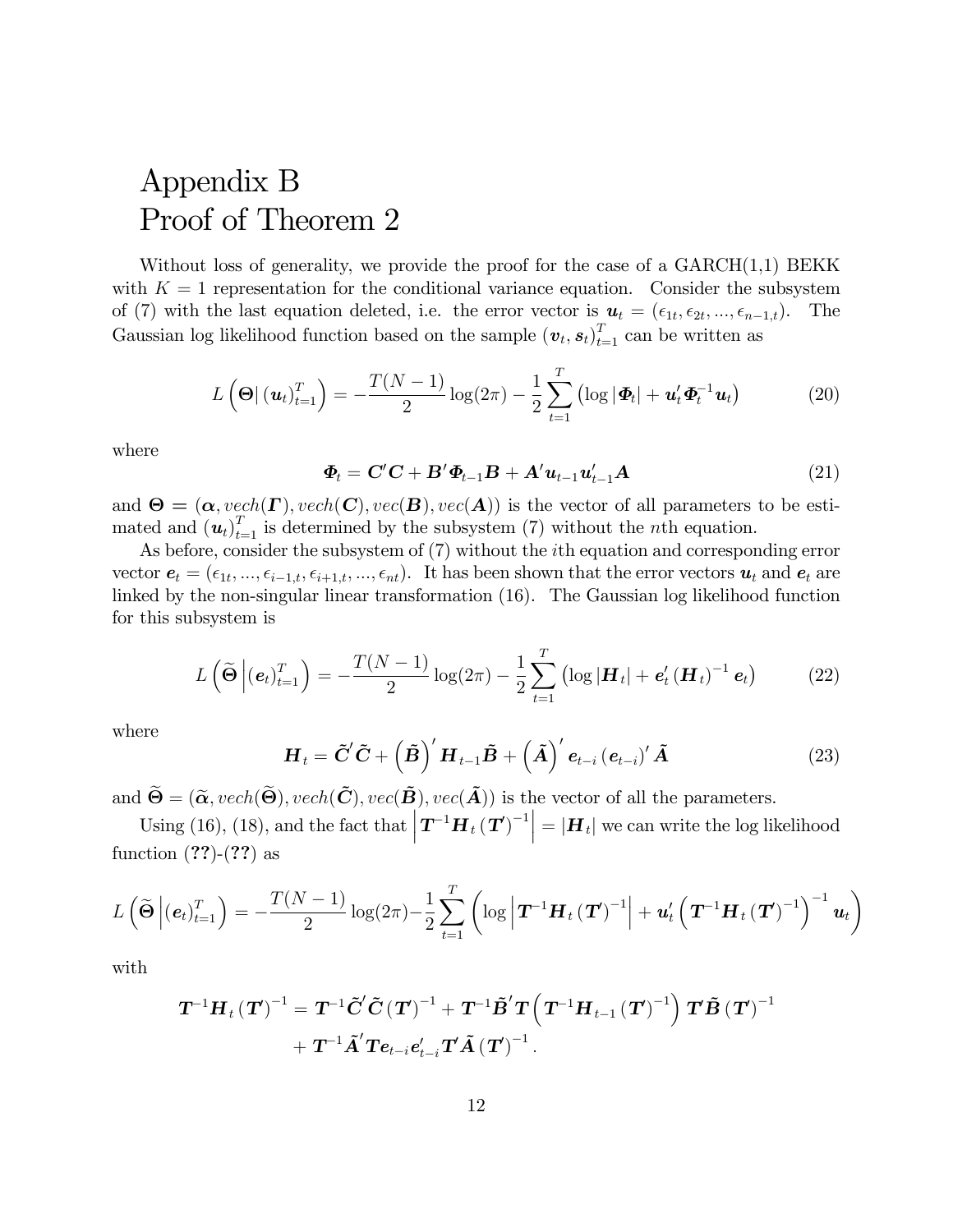Now we observe that systems  $(20)-(21)$  and  $(22)-(23)$  are identical if the following conditions hold

$$
\boldsymbol{\Phi}_{t} = \boldsymbol{T}^{-1} \boldsymbol{H}_{t} \left(\boldsymbol{T}\right)^{-1} \tag{24}
$$

$$
\mathbf{C} = Cholesky \left( \mathbf{T}^{-1} \tilde{\mathbf{C}}' \tilde{\mathbf{C}} \left( \mathbf{T}' \right)^{-1} \right) \tag{25}
$$

$$
\mathbf{B} = \mathbf{T}' \tilde{\mathbf{B}} (\mathbf{T}')^{-1} \tag{26}
$$

$$
\mathbf{A} = \mathbf{T}' \tilde{\mathbf{A}} (\mathbf{T}')^{-1} \tag{27}
$$

where  $Cholesky(\cdot)$  stands for the Cholesky decomposition.

Clearly, the ML estimators of  $\Theta$  and  $\Theta$  are related as follows. The parameters of the conditional mean equations are the same:  $\alpha = \tilde{\alpha}$  and  $\Gamma = \tilde{\Gamma}$  whereas the parameters of the conditional variance equations are related through  $(25)-(27)$ . Note that condition  $(24)$  is satisfied for the initial covariance matrices which are predetermined by  $\Lambda$ . In addition, since both  $C$  and  $\tilde{C}$  are triangular matrices in the BEKK representation, in order to preserve the triangular form, equation (25) involves transformation using Cholesky decomposition.

Hence, the likelihood functions of different subsystems of (7) consisting of  $n-1$  equations with corresponding conditional variance equation (9) are the same up to the parameters transformation which relates the maximum likelihood estimators for these subsystems. Q.E.D.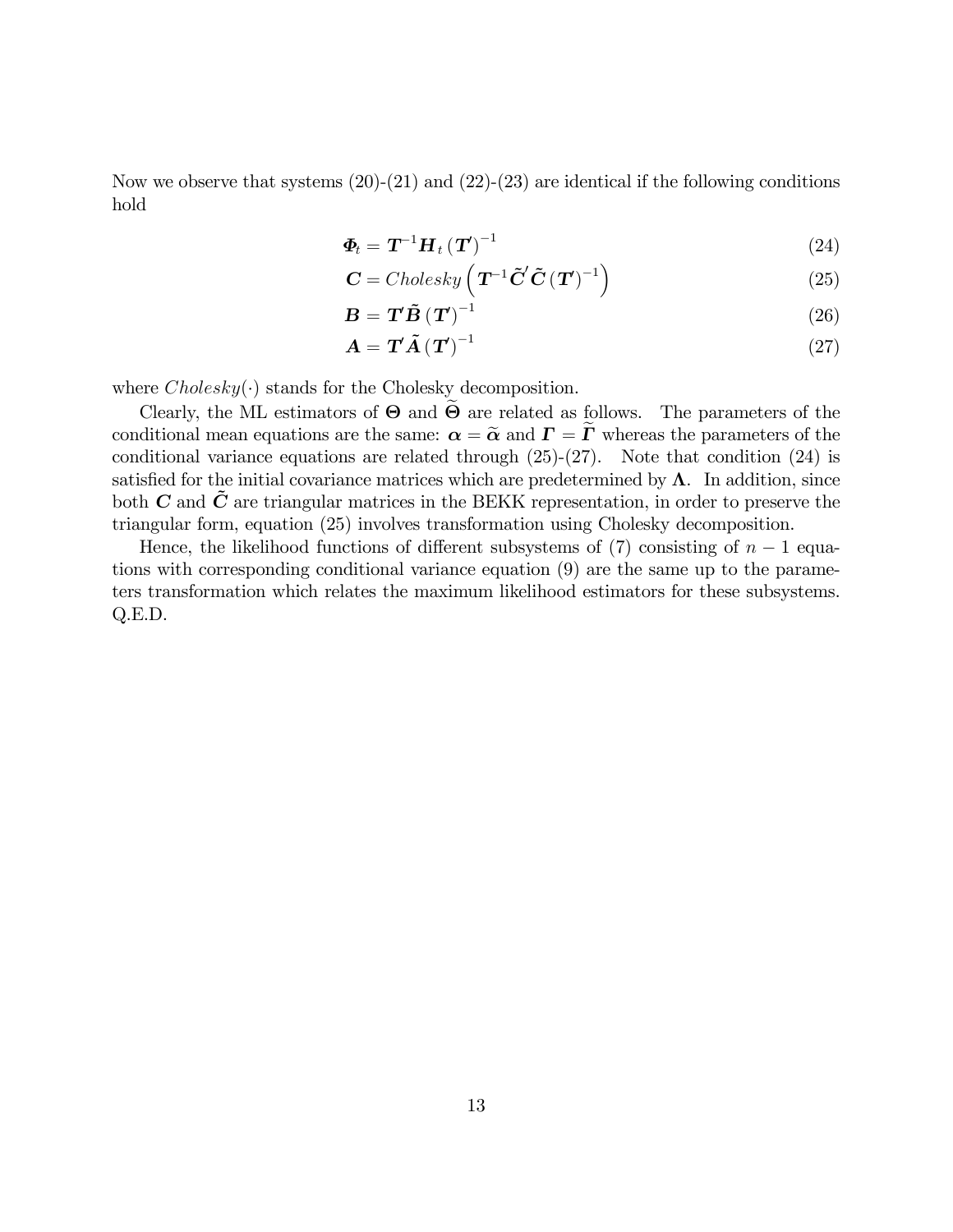## References

- [1] Banks, J., R. Blundell, and A. Lewbel. "Quadratic Engel Curves and Consumer Demand." Review of Economics and Statistics 79 (1997), 527-539.
- [2] Barnett, W.A. "Definitions of Second-Order Approximation and of Flexible Functional Form." *Economics Letters* 12 (1983), 31-35.
- [3] Barnett, W.A. and A. Jonas. "The Müntz-Szatz Demand System: An Application of a Globally Well Behaved Series Expansion." Economics Letters 11 (1983), 337-342.
- [4] Barnett, W.A. and A. Serletis. "Consumer Preferences and Demand Systems." Journal of Econometrics 147 (2008), 210-224.
- [5] Barnett, W.A. and P. Yue. "Seminonparametric Estimation of the Asymptotically Ideal Model: The AIM demand system." In: G.F. Rhodes and T.B. Fomby, (Eds.), Nonparametric and Robust Inference: Advances in Econometrics, Vol. 7. JAI Press, Greenwich CT (1988).
- [6] Barnett, W.A., J. Liu, R.S. Mattson, and J. van den Noort. "The New CFS Divisia Monetary Aggregates: Design, Construction, and Data Sources." Open Economies Review 24 (2013), 101-124.
- [7] Barten, A.P. "Maximum Likelihood Estimation of a Complete System of Demand Equations." European Economic Review 1 (1969), 7-73.
- [8] Bauwens, L., S. Laurent, and J.V.K. Rombouts. "Multivariate GARCH Models: A Survey." Journal of Applied Econometrics 21 (2006), 79-109.
- [9] Blundell, R., D. Kristensen, and R. Matzkin. "Stochastic Demand and Revealed Preference." Journal of Econometrics (2014, forthcoming).
- [10] Bollerslev, T. "Generalized Autoregressive Conditional Heteroskedasticity." Journal of Econometrics 31 (1986), 307-27.
- [11] Bollerslev, T. "Modeling the Coherence in Short-Term Nominal Exchange Rates: A Multivariate Generalized ARCH Approach." Review of Economics and Statistics 72 (1990), 498-505.
- [12] Bollerslev, T., R.F. Engle, and J. Wooldridge. "A Capital Asset Pricing Model with Time-Varying Covariances." Journal of Political Economy 96 (1988), 116-131.
- [13] Christensen, L.R., D.W. Jorgenson, and L.J. Lau. "Transcendental Logarithmic Utility Functions." American Economic Review 65 (1975), 367-383.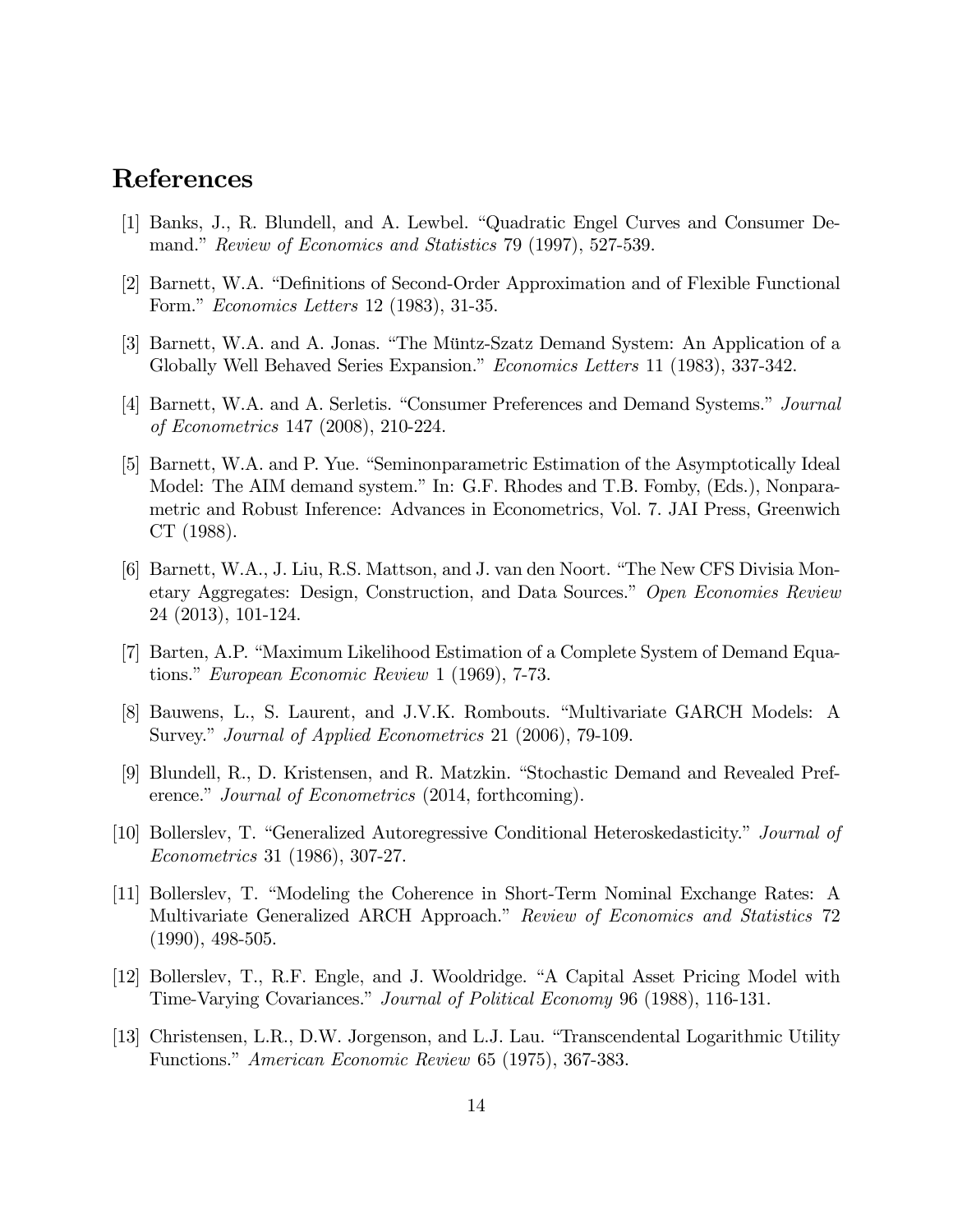- [14] Deaton, A. and J.N. Muellbauer. "An Almost Ideal Demand System." American Economic Review 70 (1980), 312-326.
- [15] Diewert, W.E. "An Application of the Shephard Duality Theorem: A Generalized Leontief Production Function." Journal of Political Economy 79 (1971), 481-507.
- [16] Diewert, W.E. "Applications of Duality Theory." In Frontiers of Quantitative Economics (Vol. 2), eds. M.D. Intriligator and D.A. Kendrick, Amsterdam: North-Holland (1974), pp. 106-171.
- [17] Diewert, W.E. and T.J. Wales. "Normalized Quadratic Systems of Consumer Demand Functions." Journal of Business and Economic Statistics  $6$  (1988), 303-312.
- [18] Engle, R.F. "Autoregressive Conditional Heteroscedasticity with Estimates of the Variance of U.K. Inflation."  $Econometrica$  50 (1982), 987–1008.
- [19] Engle, R.F. "Dynamic Conditional Correlation: A Simple Class of Multivariate GARCH Models." Journal of Business and Economic Statistics 20 (2002), 339-350.
- [20] Engle, R.F. and K.F. Kroner. "Multivariate Simultaneous Generalized ARCH." Econometric Theory 11 (1995), 122-150.
- [21] Gallant, A.R. "On the Bias in Flexible Functcional Forms and an Essentially Unbiased Form: The Fourier Flexible Form." Journal of Econometrics 15 (1981), 211-245.
- [22] Granger, C.W.J. "Long Memory Relationships and the Aggregation of Dynamic Models." Journal of Econometrics 14 (1980), 227-238.
- [23] Hoderlein, S. "How Many Consumers are Rational?" *Journal of Econometrics* 164 (2011), 294-309.
- [24] Hoderlein, S. and J. Stoye. "Revealed Preferences in a Heterogeneous Population." Review of Economics and Statistics (2014, forthcoming).
- [25] Lewbel, A. "Consumer Demand Systems and Household Equivalent Scales." In Pesaran M.H. and P. Schmidt (Eds.), *Handbook of Applied Econometrics*, Volume II Microeconomics. Oxford: Blackwell Publishers Ltd. (1997).
- [26] Lewbel, A. "Demand Systems with and without Errors." American Economic Review 91 (2001), 611-618.
- [27] Lewbel, A. and S. Ng. "Demand Systems with Nonstationary Prices." Review of Economics and Statistics 87 (2005), 479-494.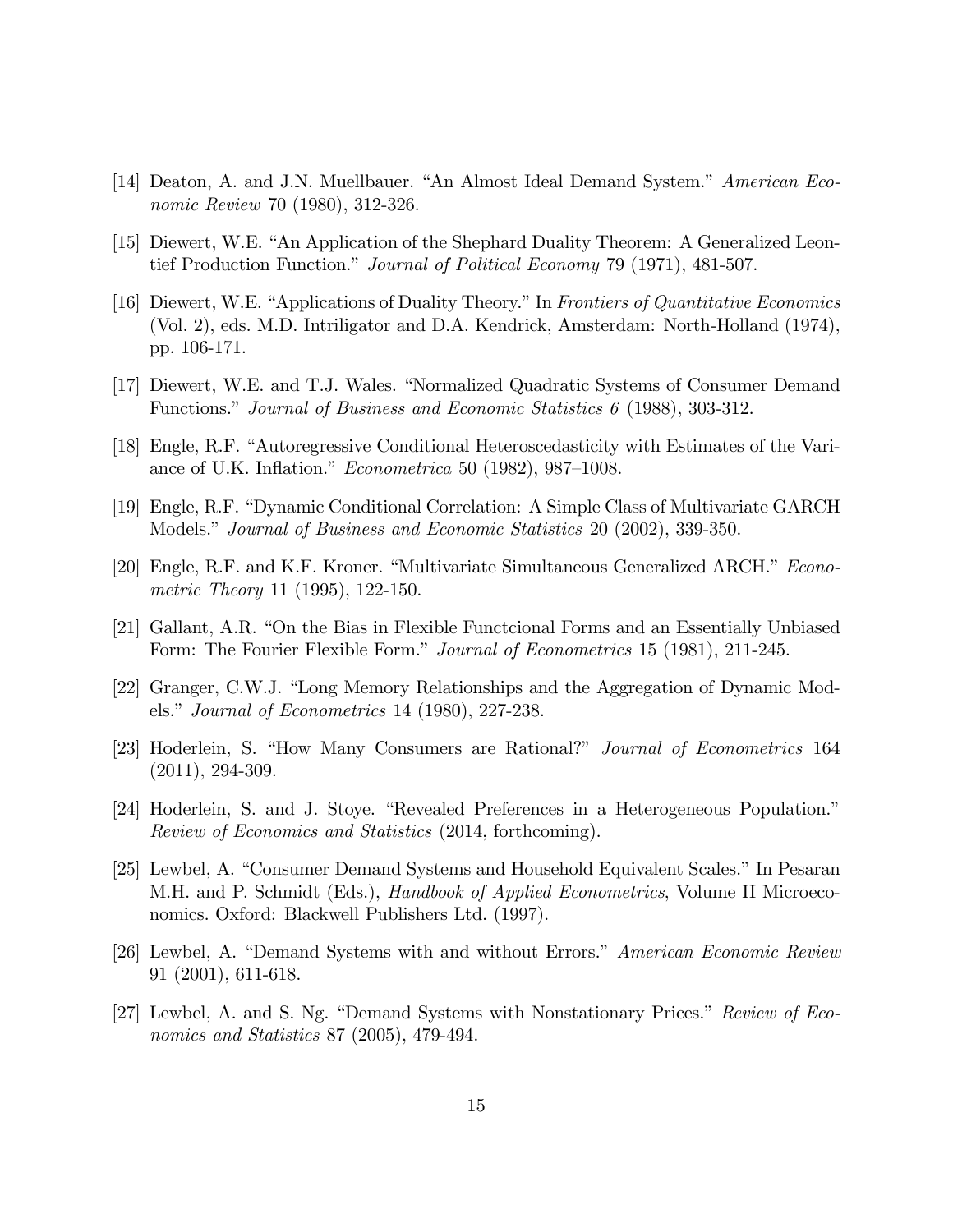- [28] Lewbel, A. and K. Pendakur. "Tricks with Hicks: The EASI Demand System." American Economic Review 99 (2009), 827-863.
- [29] McLaren, K.R. "A Variant on the Arguments for the Invariance of Estimators in a Singular System of Equations." *Econometric Reviews* 9 (1990), 91-102.
- [30] Nelson, D.B. "Conditional Heteroskedasticity in Asset Returns." Econometrica 59 (1991), 347-370.
- [31] Silvennoinen, A. and T. Teräsvirta. "Multivariate GARCH Models." In T.G. Andersen, R.A. Davis, J.-P. Kreiss, and T. Mikosch (Eds.), Handbook of Financial Time Series. New York: Springer (2011).
- [32] Tse, Y.K. and A.K.C. Tsui. "A Multivariate GARCH Model with Time-Varying Correlations." Journal of Business and Economic Statistics 20 (2002), 351-362.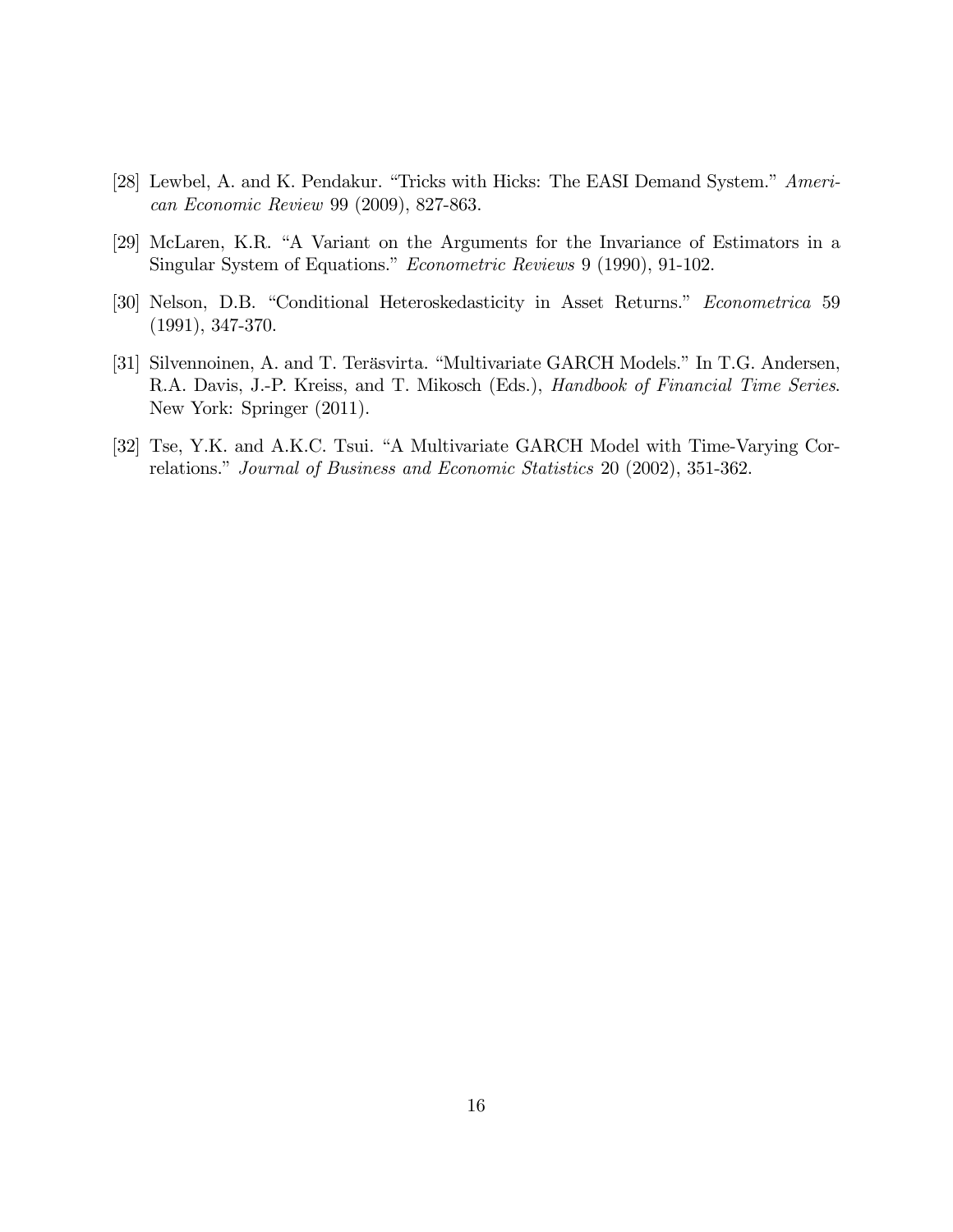

Figure 1: Squared residuals of equation (22),  $\hat{e}_1^2$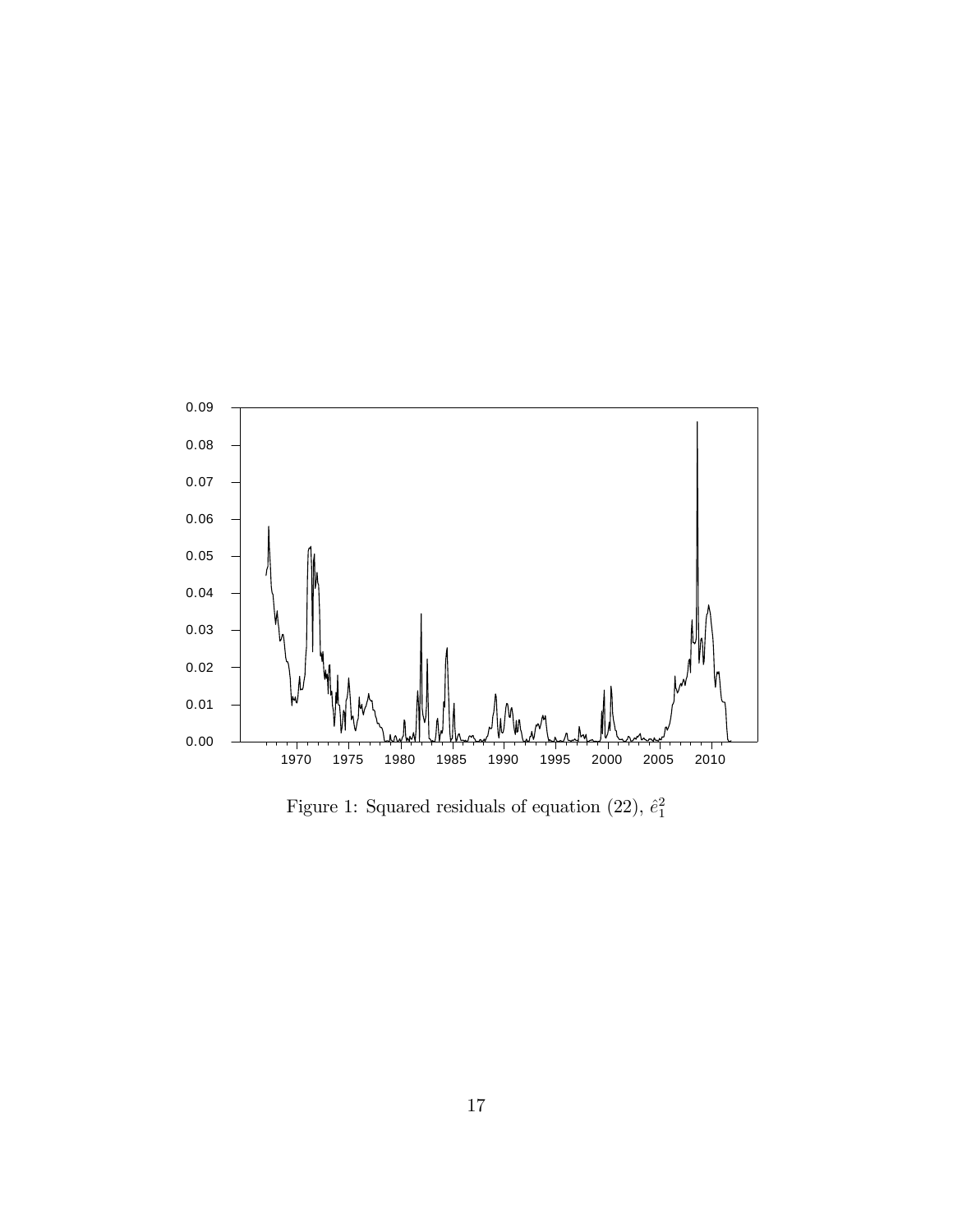

Figure 2: Squared residuals of equation (23),  $\hat{e}_2^2$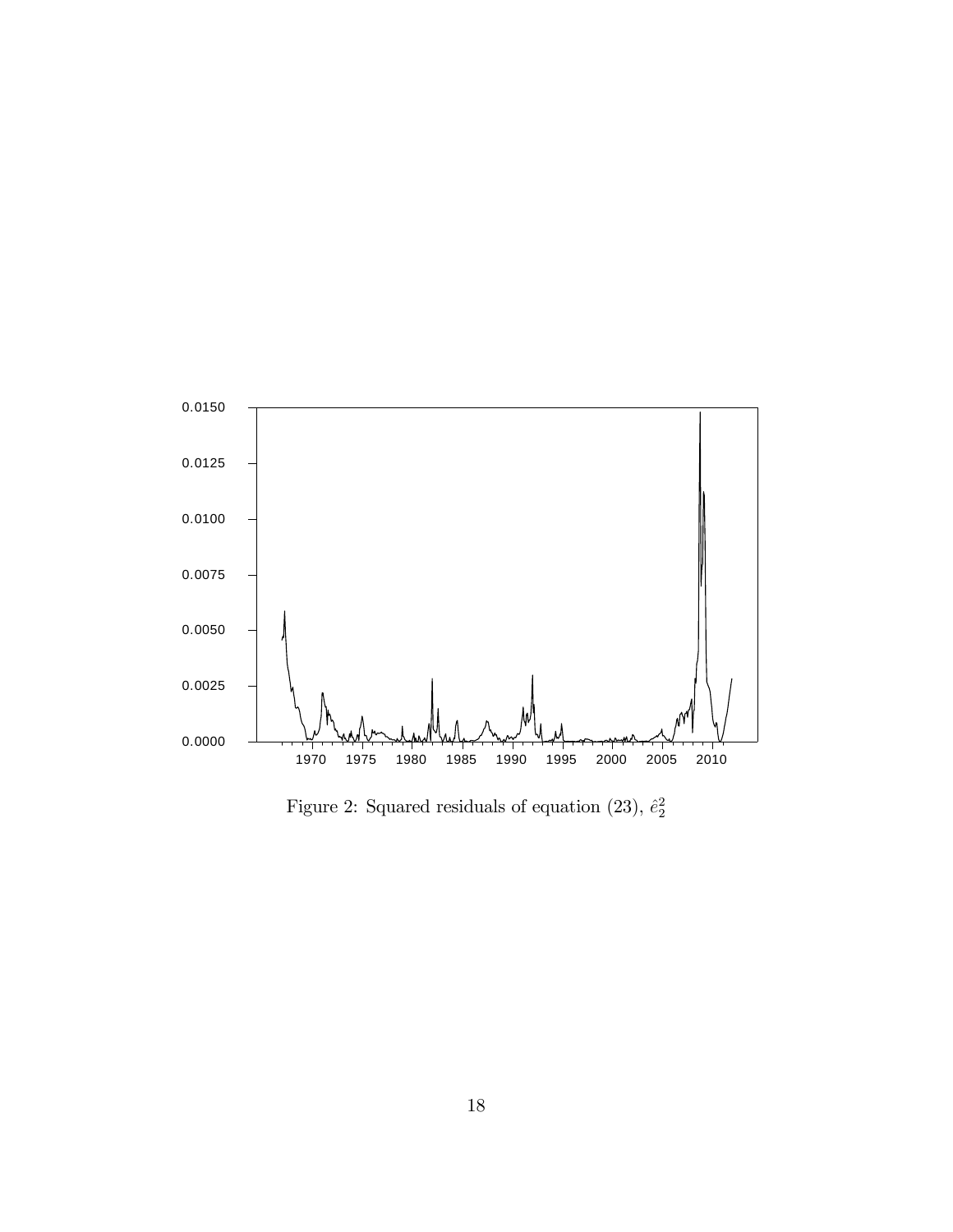#### ${\bf Table ~1}$

| Parameter       | Estimate  | Standard error |
|-----------------|-----------|----------------|
|                 |           |                |
| $a_1$           | 0.6578    | 0.0030         |
| a <sub>2</sub>  | 0.1853    | 0.0015         |
| $a_3$           | 0.1569    | 0.0024         |
| $\gamma_{11}$   | $-0.2436$ | 0.0634         |
| $\gamma_{12}$   | $-0.0635$ | 0.0148         |
| $\gamma_{13}$   | $-0.2796$ | 0.0196         |
| $\gamma_{22}$   | 0.1700    | 0.0053         |
| $\gamma_{23}$   | $-0.0233$ | 0.0070         |
| $\gamma_{33}$   | 0.1919    | 0.0115         |
|                 |           |                |
| $\text{Log } L$ | 1947.1214 |                |

#### BTL Parameter Estimates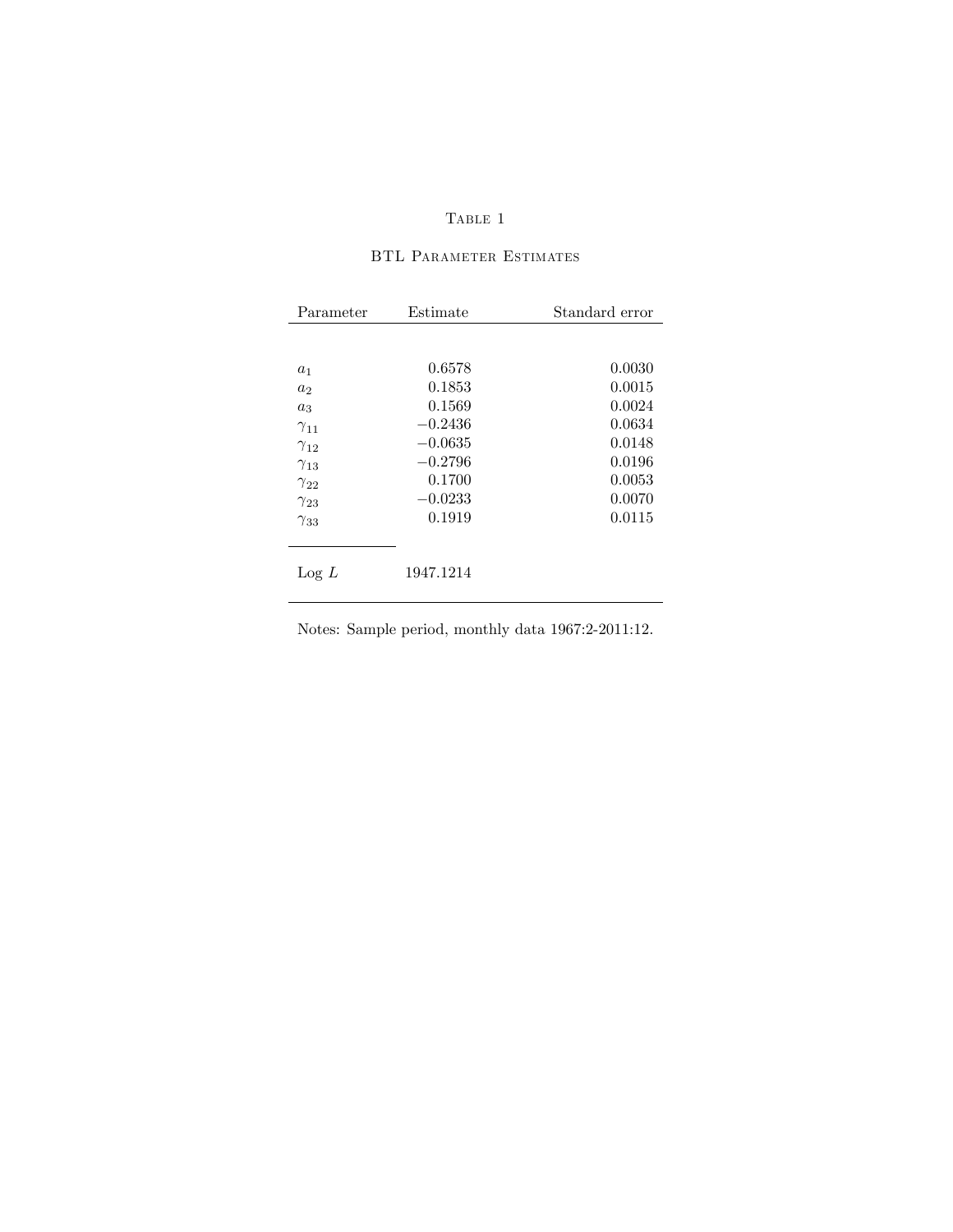#### TABLE 2

#### Estimates Of BTL With BEKK Errors

| Parameter              | Estimate  | Standard error |
|------------------------|-----------|----------------|
| <i>Mean equations:</i> |           |                |
|                        |           |                |
| $a_1$                  | 0.6199    | 0.0005         |
| $a_2$                  | 0.1843    | 0.0006         |
| $a_3$                  | 0.1958    | 0.0008         |
| $\gamma_{11}$          | 0.0229    | 0.0141         |
| $\gamma_{12}$          | $-0.0402$ | 0.0028         |
| $\gamma_{13}$          | $-0.3469$ | 0.0042         |
| $\gamma_{22}$          | 0.1618    | 0.0019         |
| $\gamma_{23}$          | $-0.0922$ | 0.0019         |
| $\gamma_{33}$          | 0.0437    | 0.0029         |

#### Variance equations (with the 3rd mean equation deleted):

| $c_{11}$        | 0.0038    | 0.0003 |
|-----------------|-----------|--------|
| $c_{12}$        | $-0.0010$ | 0.0002 |
| $c_{13}$        | 0.0017    | 0.0001 |
| $a_{11}$        | 0.5225    | 0.0244 |
| $a_{12}$        | $-0.0258$ | 0.0046 |
| $a_{21}$        | 0.1455    | 0.0297 |
| $a_{22}$        | 0.2867    | 0.0493 |
| $b_{11}$        | 0.9302    | 0.0316 |
| $b_{12}$        | 0.0113    | 0.0021 |
| $b_{21}$        | $-0.0474$ | 0.0220 |
| $b_{22}$        | 1.0249    | 0.0237 |
|                 |           |        |
|                 |           |        |
| $\text{Log } L$ | 3080.6445 |        |
|                 |           |        |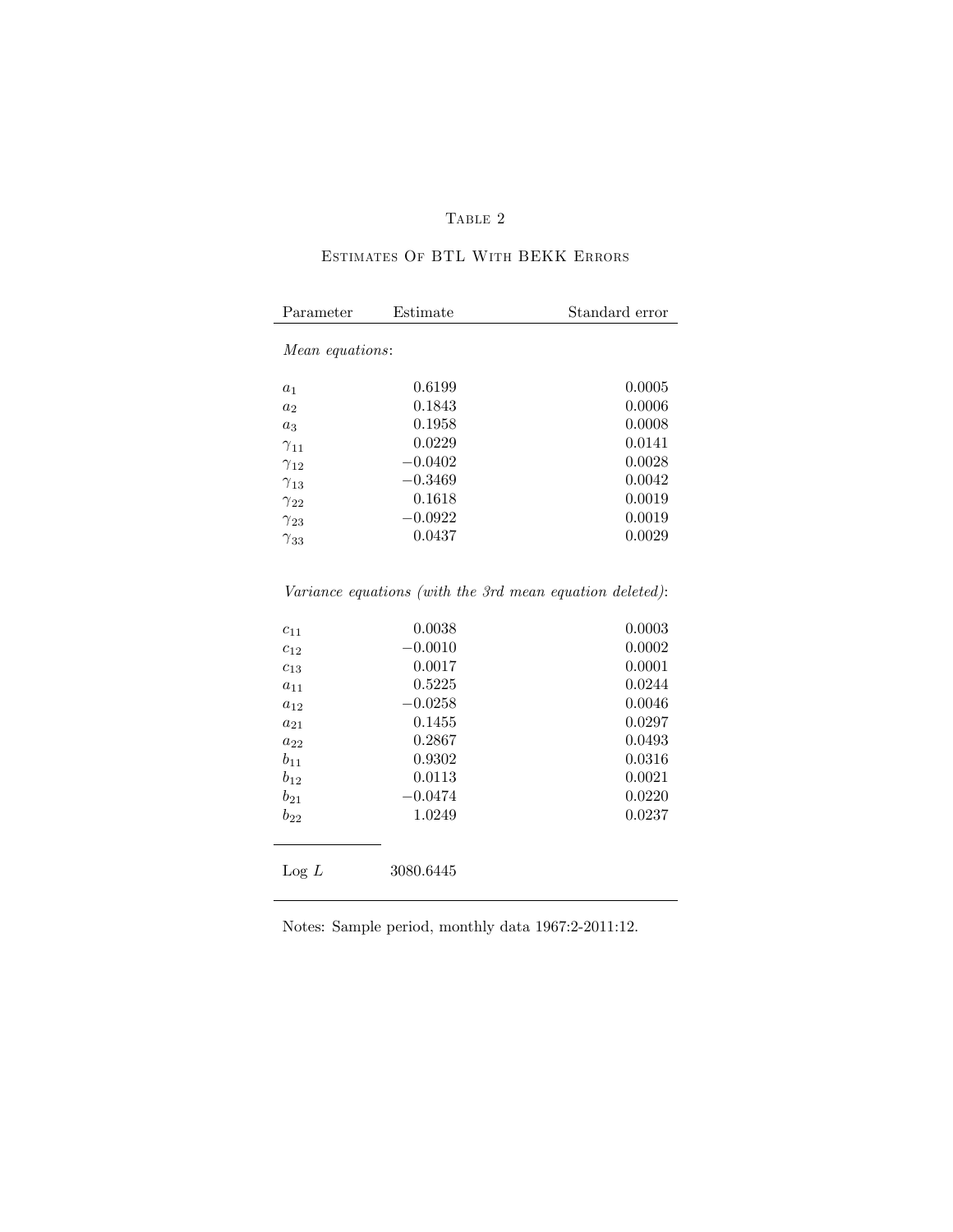#### TABLE  $\sqrt{3}$

#### Estimates Of BTL With BEKK Errors

| Parameter       | Estimate  | Standard error |
|-----------------|-----------|----------------|
| Mean equations: |           |                |
| a <sub>1</sub>  | 0.6199    | 0.0003         |
| a <sub>2</sub>  | 0.1843    | 0.0001         |
| $a_3$           | 0.1958    | 0.0001         |
| $\gamma_{11}$   | 0.0229    | 0.0000         |
| $\gamma_{12}$   | $-0.0402$ | 0.0007         |
| $\gamma_{13}$   | $-0.3469$ | 0.0012         |
| $\gamma_{22}$   | 0.1618    | 0.0005         |
| $\gamma_{23}$   | $-0.0922$ | 0.0005         |
| $\gamma_{33}$   | 0.0437    | 0.0006         |

#### Variance equations (with the 2rd mean equation deleted):

| $c_{11}$        | 0.0038    | 0.0001 |
|-----------------|-----------|--------|
| $c_{12}$        | $-0.0027$ | 0.0001 |
| $c_{13}$        | 0.0017    | 0.0000 |
| $a_{11}$        | 0.3769    | 0.0018 |
| $a_{12}$        | $-0.0645$ | 0.0006 |
| $a_{21}$        | $-0.1455$ | 0.0006 |
| $a_{22}$        | 0.4320    | 0.0014 |
| $b_{11}$        | 0.9777    | 0.0064 |
| $b_{12}$        | 0.0360    | 0.0006 |
| $b_{21}$        | 0.0473    | 0.0005 |
| $b_{22}$        | 0.9777    | 0.0062 |
|                 |           |        |
|                 |           |        |
| $\text{Log } L$ | 3080.6444 |        |
|                 |           |        |